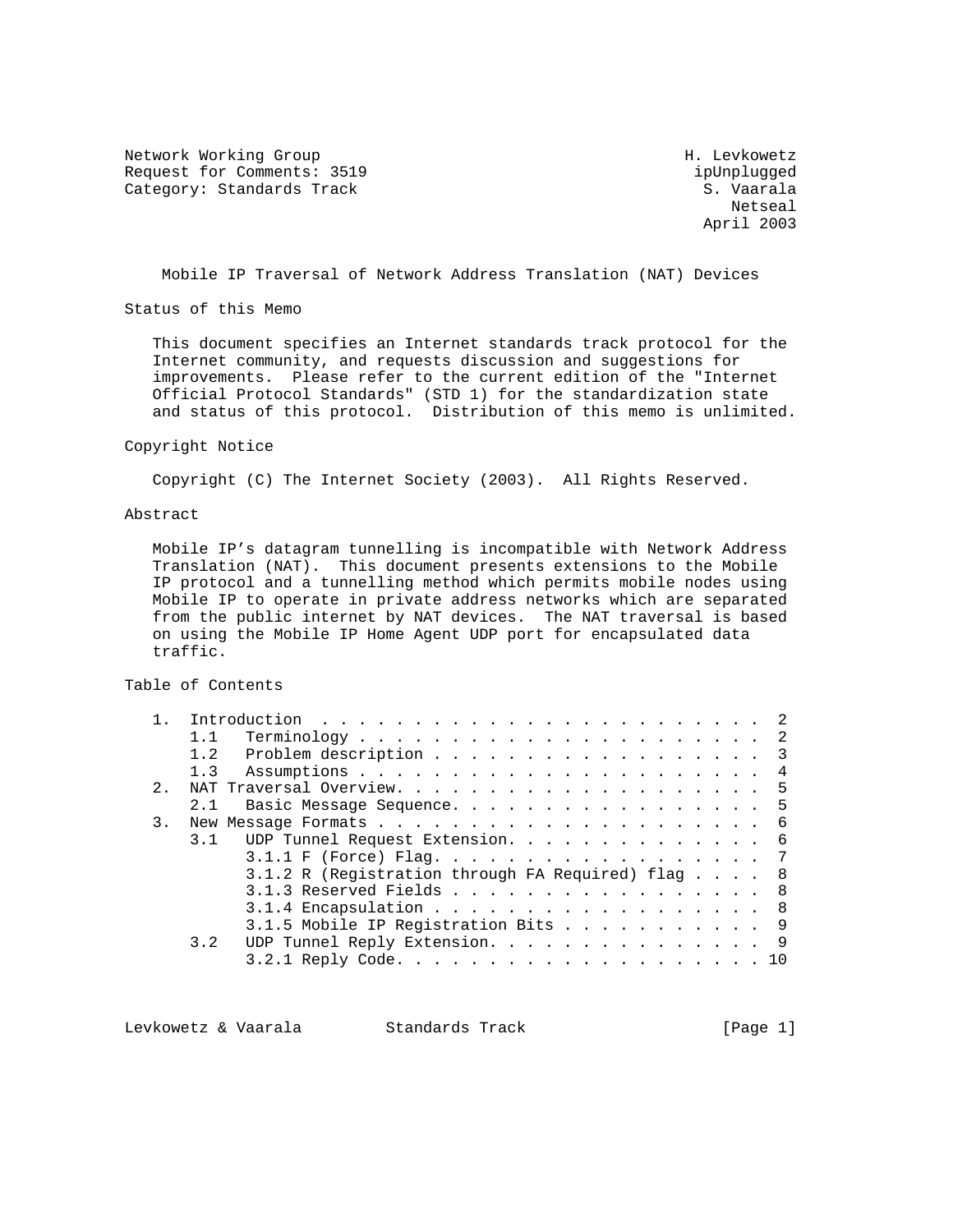|       | 3.3                        |                                    |  | MIP Tunnel Data Message 10                             |  |  |  |  |  |  |  |  |  |  |  |  |  |  |
|-------|----------------------------|------------------------------------|--|--------------------------------------------------------|--|--|--|--|--|--|--|--|--|--|--|--|--|--|
|       | 3.4                        |                                    |  | UDP Tunnelling Flag in Agent Advertisements 11         |  |  |  |  |  |  |  |  |  |  |  |  |  |  |
|       | 3.5                        |                                    |  | New Registration Reply Codes. 12                       |  |  |  |  |  |  |  |  |  |  |  |  |  |  |
| $4$ . |                            |                                    |  |                                                        |  |  |  |  |  |  |  |  |  |  |  |  |  |  |
|       | 4.1                        |                                    |  | Relation to standard MIP tunnelling 12                 |  |  |  |  |  |  |  |  |  |  |  |  |  |  |
|       | 4.2                        | Encapsulating IP Headers in UDP 13 |  |                                                        |  |  |  |  |  |  |  |  |  |  |  |  |  |  |
|       | 4.3                        |                                    |  |                                                        |  |  |  |  |  |  |  |  |  |  |  |  |  |  |
|       | 4.4                        |                                    |  | Mobile Node Considerations. 15                         |  |  |  |  |  |  |  |  |  |  |  |  |  |  |
|       | 4.5                        |                                    |  | Foreign Agent Considerations. 16                       |  |  |  |  |  |  |  |  |  |  |  |  |  |  |
|       | 4.6                        |                                    |  | Home Agent Considerations 18                           |  |  |  |  |  |  |  |  |  |  |  |  |  |  |
|       |                            |                                    |  | 4.6.1 Error Handling. 19                               |  |  |  |  |  |  |  |  |  |  |  |  |  |  |
|       | 4.7                        |                                    |  | MIP signalling versus tunnelling. 20                   |  |  |  |  |  |  |  |  |  |  |  |  |  |  |
|       | 4.8                        |                                    |  | Packet fragmentation. 21                               |  |  |  |  |  |  |  |  |  |  |  |  |  |  |
|       | 4.9                        |                                    |  |                                                        |  |  |  |  |  |  |  |  |  |  |  |  |  |  |
|       | 4.10                       |                                    |  | Detecting and compensating for loss of NAT mapping. 22 |  |  |  |  |  |  |  |  |  |  |  |  |  |  |
|       | 4.11                       |                                    |  | Co-located registration through FA. 24                 |  |  |  |  |  |  |  |  |  |  |  |  |  |  |
| 5.    |                            |                                    |  |                                                        |  |  |  |  |  |  |  |  |  |  |  |  |  |  |
|       | 5.1                        |                                    |  | Movement Detection and Private Address Aliasing 24     |  |  |  |  |  |  |  |  |  |  |  |  |  |  |
|       | 5.2                        |                                    |  | Mobility Binding Lifetime 25                           |  |  |  |  |  |  |  |  |  |  |  |  |  |  |
| 6.    | Security Considerations 26 |                                    |  |                                                        |  |  |  |  |  |  |  |  |  |  |  |  |  |  |
|       | 6.1                        |                                    |  | Traffic Redirection Vulnerabilities 27                 |  |  |  |  |  |  |  |  |  |  |  |  |  |  |
|       |                            |                                    |  | 6.1.1 Manipulation of the Registration                 |  |  |  |  |  |  |  |  |  |  |  |  |  |  |
|       |                            |                                    |  | Request Message 27                                     |  |  |  |  |  |  |  |  |  |  |  |  |  |  |
|       |                            |                                    |  | 6.1.2 Sending a Bogus Keepalive Message 27             |  |  |  |  |  |  |  |  |  |  |  |  |  |  |
|       | 6.2                        |                                    |  |                                                        |  |  |  |  |  |  |  |  |  |  |  |  |  |  |
|       | 6.3                        |                                    |  | Firewall Considerations 28                             |  |  |  |  |  |  |  |  |  |  |  |  |  |  |
| 7.    |                            |                                    |  |                                                        |  |  |  |  |  |  |  |  |  |  |  |  |  |  |
| 8.    |                            |                                    |  |                                                        |  |  |  |  |  |  |  |  |  |  |  |  |  |  |
| 9.    |                            |                                    |  | Intellectual Property Rights. 30                       |  |  |  |  |  |  |  |  |  |  |  |  |  |  |
|       |                            |                                    |  |                                                        |  |  |  |  |  |  |  |  |  |  |  |  |  |  |
|       |                            |                                    |  |                                                        |  |  |  |  |  |  |  |  |  |  |  |  |  |  |
|       |                            |                                    |  |                                                        |  |  |  |  |  |  |  |  |  |  |  |  |  |  |
|       |                            |                                    |  |                                                        |  |  |  |  |  |  |  |  |  |  |  |  |  |  |
|       |                            |                                    |  |                                                        |  |  |  |  |  |  |  |  |  |  |  |  |  |  |
|       |                            |                                    |  |                                                        |  |  |  |  |  |  |  |  |  |  |  |  |  |  |

# 1. Introduction

1.1 Terminology

 The Mobile IP related terminology described in RFC 3344 [10] is used in this document. In addition, the following terms are used:

Forward Tunnel

 A tunnel that forwards packets towards the mobile node. It starts at the home agent, and ends at the mobile node's care-of address.

Levkowetz & Vaarala Standards Track (Page 2)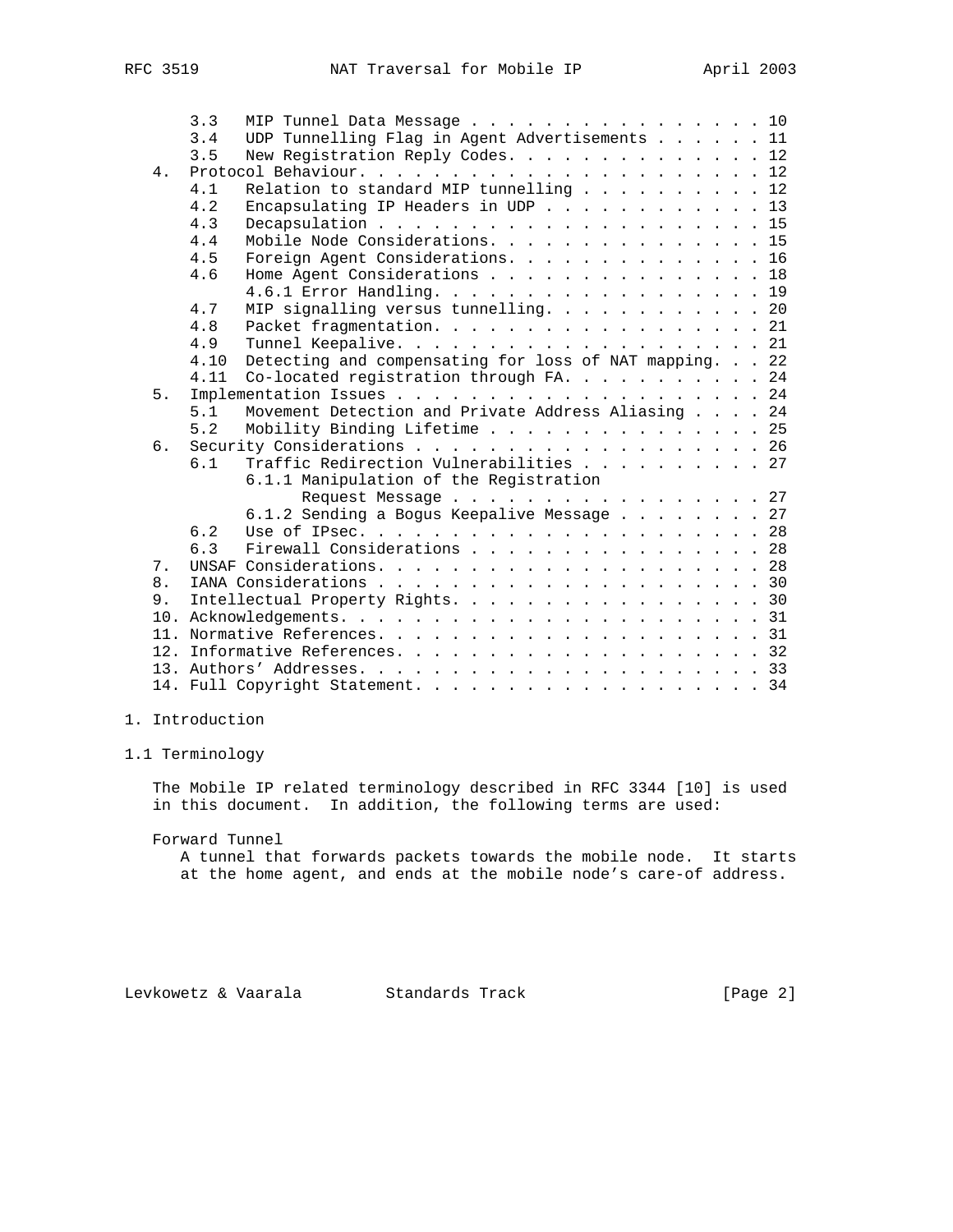Reverse Tunnel

 A tunnel that starts at the mobile node's care-of address and terminates at the home agent.

NAT

 Network Address Translation. "Traditional NAT would allow hosts within a private network to transparently access hosts in the external network, in most cases. In a traditional NAT, sessions are uni-directional, outbound from the private network." -- RFC 2663 [11]. Basic NAT and NAPT are two varieties of NAT.

#### Basic NAT

 "With Basic NAT, a block of external addresses are set aside for translating addresses of hosts in a private domain as they originate sessions to the external domain. For packets outbound from the private network, the source IP address and related fields such as IP, TCP, UDP and ICMP header checksums are translated. For inbound packets, the destination IP address and the checksums as listed above are translated." -- RFC 2663 [11].

#### NAPT

 Network Address Port Translation. "NAPT extends the notion of translation one step further by also translating transport identifier (e.g., TCP and UDP port numbers, ICMP query identifiers). This allows the transport identifiers of a number of private hosts to be multiplexed into the transport identifiers of a single external address. NAPT allows a set of hosts to share a single external address. Note that NAPT can be combined with Basic NAT so that a pool of external addresses are used in conjunction with port translation." -- RFC 2663 [11].

 In this document, the more general term NAT is used to cover both NATs and NAPTs. In most deployment cases today, we believe that the NATs used are of the NAPT variety.

 The key words "MUST", "MUST NOT", "REQUIRED", "SHALL", "SHALL NOT", "SHOULD", "SHOULD NOT", "RECOMMENDED", "MAY", and "OPTIONAL" in this document are to be interpreted as described in BCP 14, RFC 2119 [6].

# 1.2 Problem description

 A basic assumption that Mobile IP [10] makes is that mobile nodes and foreign agents are uniquely identifiable by a globally routable IP address. This assumption breaks down when a mobile node attempts to communicate from behind a NAT.

Levkowetz & Vaarala Standards Track [Page 3]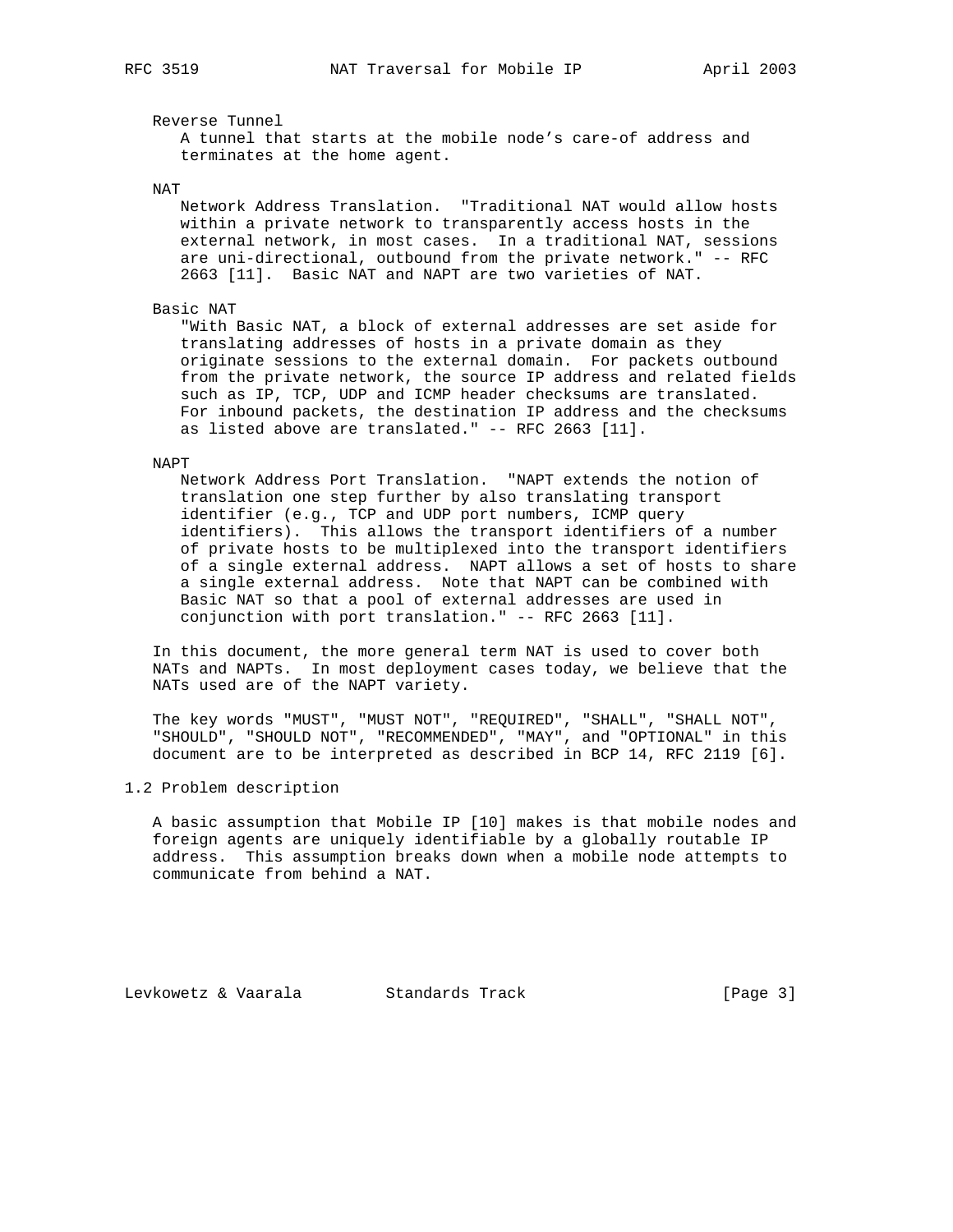Mobile IP relies on sending traffic from the home network to the mobile node or foreign agent through IP-in-IP tunnelling. IP nodes which communicate from behind a NAT are reachable only through the NAT's public address(es). IP-in-IP tunnelling does not generally contain enough information to permit unique translation from the common public address(es) to the particular care-of address of a mobile node or foreign agent which resides behind the NAT; in particular there are no TCP/UDP port numbers available for a NAT to work with. For this reason, IP-in-IP tunnels cannot in general pass through a NAT, and Mobile IP will not work across a NAT.

 Mobile IP's Registration Request and Reply will on the other hand be able to pass through NATs and NAPTs on the mobile node or foreign agent side, as they are UDP datagrams originated from the inside of the NAT or NAPT. When passing out, they make the NAT set up an address/port mapping through which the Registration Reply will be able to pass in to the correct recipient. The current Mobile IP protocol does however not permit a registration where the mobile node's IP source address is not either the CoA, the Home Address, or 0.0.0.0.

 What is needed is an alternative data tunnelling mechanism for Mobile IP which will provide the means needed for NAT devices to do unique mappings so that address translation will work, and a registration mechanism which will permit such an alternative tunnelling mechanism to be set up when appropriate.

This mechanism will address 3 different scenarios:

- A mobile node with co-located address behind a NAT; no FA
- A mobile node registered with an FA where both the mobile node and the FA are behind the same NAT
- A mobile node with co-located address using an FA which demands that registrations pass through the FA (sets the "R" bit) where both the mobile node and the FA are behind the same NAT

## 1.3 Assumptions

 The primary assumption in this document is that the network allows communication between an UDP port chosen by the mobile node and the home agent UDP port 434. If this assumption does not hold, neither Mobile IP registration nor data tunnelling will work.

 This document does NOT assume that mobility is constrained to a common IP address space. On the contrary, the routing fabric between the mobile node and the home agent may be partitioned into a

Levkowetz & Vaarala Standards Track (Page 4)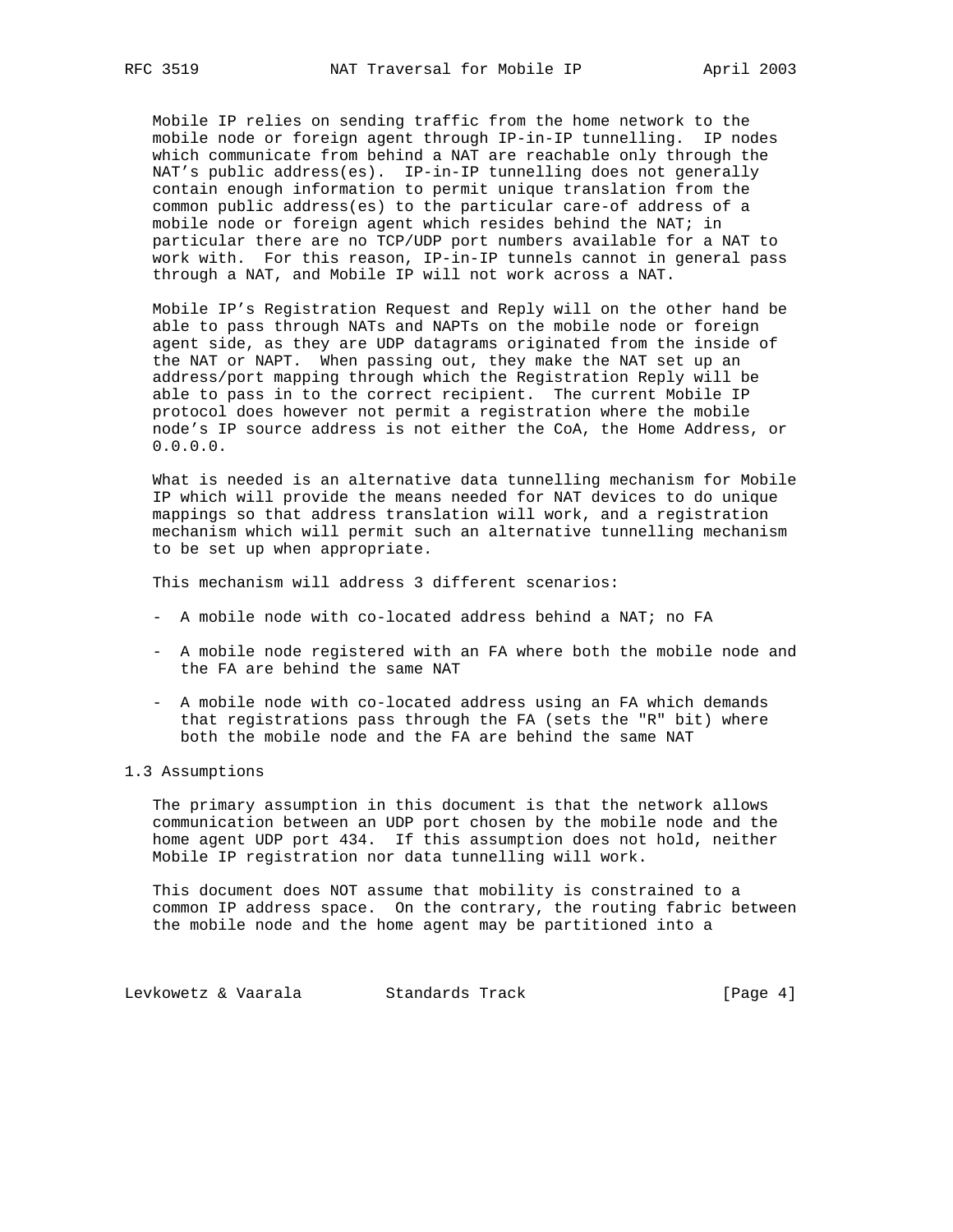"private" and a "public" network, and the assumption is that some mechanism is needed in addition to vanilla Mobile IP according to RFC 3344 [10] in order to achieve mobility within disparate IP address spaces.

 For a more extensive discussion of the problems with disparate address spaces, and how they may be solved, see RFC 3024 [9].

 The reverse tunnels considered here are symmetric, that is, they use the same configuration (encapsulation method, IP address endpoints) as the forward tunnel.

2. NAT Traversal Overview

 This section gives a brief overview of the MIP UDP tunnelling mechanism which may be used to achieve NAT traversal for Mobile IP.

 In MIP UDP tunnelling, the mobile node may use an extension (described below) in its Registration Request to indicate that it is able to use Mobile IP UDP tunnelling instead of standard Mobile IP tunnelling if the home agent sees that the Registration Request seems to have passed through a NAT. The home agent may then send a registration reply with an extension indicating acceptance (or denial). After assent from the home agent, MIP UDP tunnelling will be available for use for both forward and reverse tunnelling. UDP tunnelled packets sent by the mobile node use the same ports as the registration request message. In particular, the source port may vary between new registrations, but remains the same for all tunnelled data and re-registrations. The destination port is always 434. UDP tunnelled packets sent by the home agent uses the same ports, but in reverse.

2.1 Basic Message Sequence

 The message sequence diagram below exemplifies setting up and using a Mobile IP UDP tunnel as described in this document. The tunnel is set up by the use of specific extensions in the initial Mobile IP Registration Request and Reply exchange. Thereafter, any traffic from the home agent to the mobile node is sent through the UDP tunnel. The mobile node may at its discretion use the UDP tunnel for reverse tunnelling or not, although in most cases where MIP UDP tunnelling is needed, reverse tunnelling will also be needed.

Levkowetz & Vaarala Standards Track [Page 5]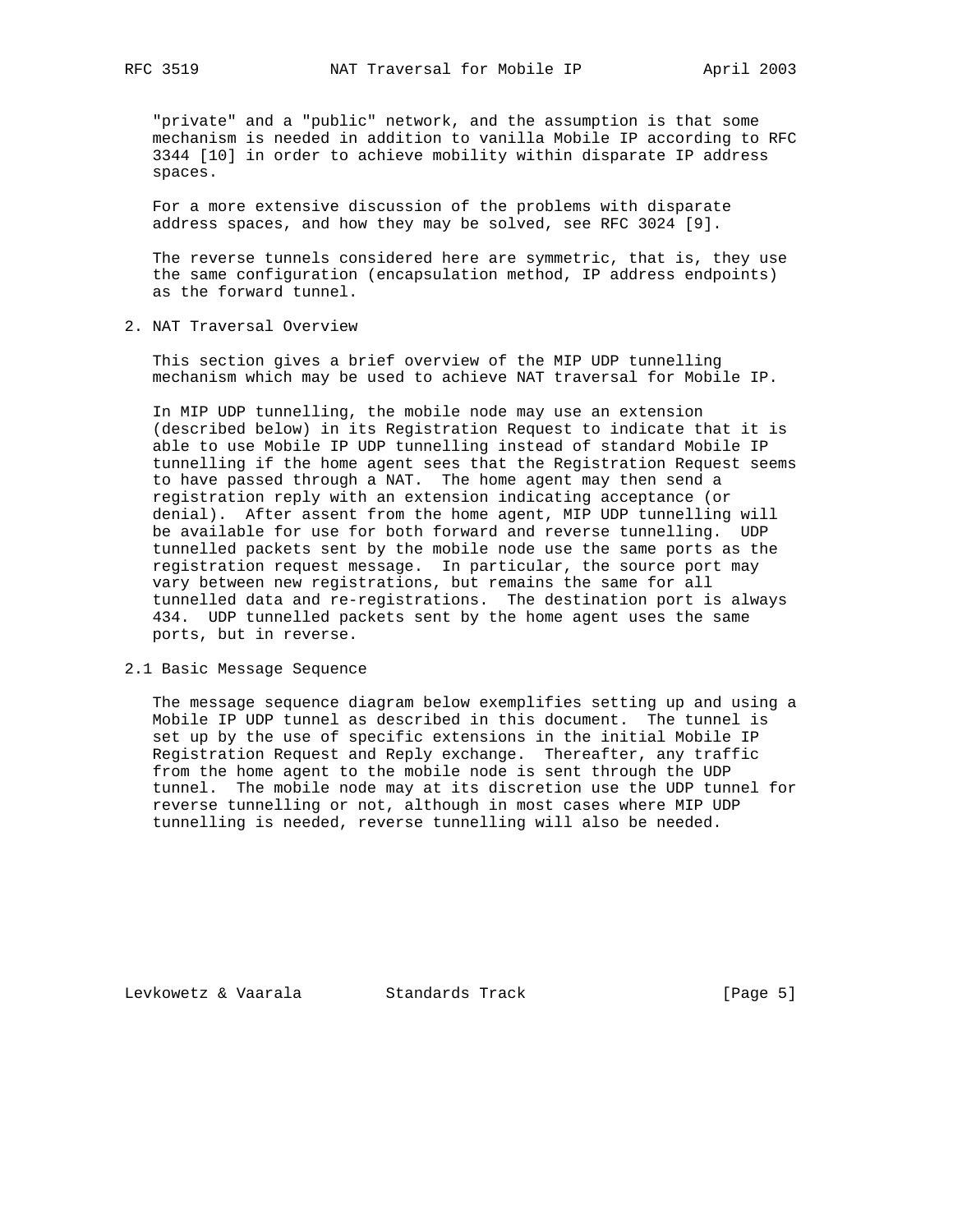| mobile node                                                                      | <b>NAT</b> | home agent                             |                                                      |  |  |  |  |  |  |  |
|----------------------------------------------------------------------------------|------------|----------------------------------------|------------------------------------------------------|--|--|--|--|--|--|--|
| Registration<br>Request with                                                     |            | - / / / - - - - - - - - - - - - - - >> |                                                      |  |  |  |  |  |  |  |
| UDP Tunnel Request                                                               |            |                                        |                                                      |  |  |  |  |  |  |  |
|                                                                                  |            |                                        | IP Source and<br>CCoA address<br>discrepancy<br>seen |  |  |  |  |  |  |  |
|                                                                                  | Reply with | Registration                           |                                                      |  |  |  |  |  |  |  |
| $\prec$ < - - - - - - - - - - - - - -                                            |            | UDP Tunnel Reply.                      |                                                      |  |  |  |  |  |  |  |
| UDP tunnelled pkg                                                                |            |                                        |                                                      |  |  |  |  |  |  |  |
| ====================================>><br><<==================================== |            | UDP tunnelled pkg                      |                                                      |  |  |  |  |  |  |  |
| UDP keepalive                                                                    |            |                                        | absence of<br>traffic for<br>UDP keepalive<br>period |  |  |  |  |  |  |  |
|                                                                                  |            | ----------------///-------------->>+   |                                                      |  |  |  |  |  |  |  |
|                                                                                  |            |                                        |                                                      |  |  |  |  |  |  |  |

# 3. New Message Formats

#### 3.1 UDP Tunnel Request Extension

 This extension is a skippable extension. It signifies that the sender is capable of handling MIP UDP tunnelling, and optionally that a particular encapsulation format is requested in the MIP UDP tunnel. The format of this extension is as shown below. It adheres to the short extension format described in [10].

0  $1$  2 3 0 1 2 3 4 5 6 7 8 9 0 1 2 3 4 5 6 7 8 9 0 1 2 3 4 5 6 7 8 9 0 1 +-+-+-+-+-+-+-+-+-+-+-+-+-+-+-+-+-+-+-+-+-+-+-+-+-+-+-+-+-+-+-+-+ | Type | Length | Sub-Type | Reserved 1 | +-+-+-+-+-+-+-+-+-+-+-+-+-+-+-+-+-+-+-+-+-+-+-+-+-+-+-+-+-+-+-+-+ |F|R| Reserved 2| Encapsulation | Reserved 3 | +-+-+-+-+-+-+-+-+-+-+-+-+-+-+-+-+-+-+-+-+-+-+-+-+-+-+-+-+-+-+-+-+

Levkowetz & Vaarala Standards Track (Page 6)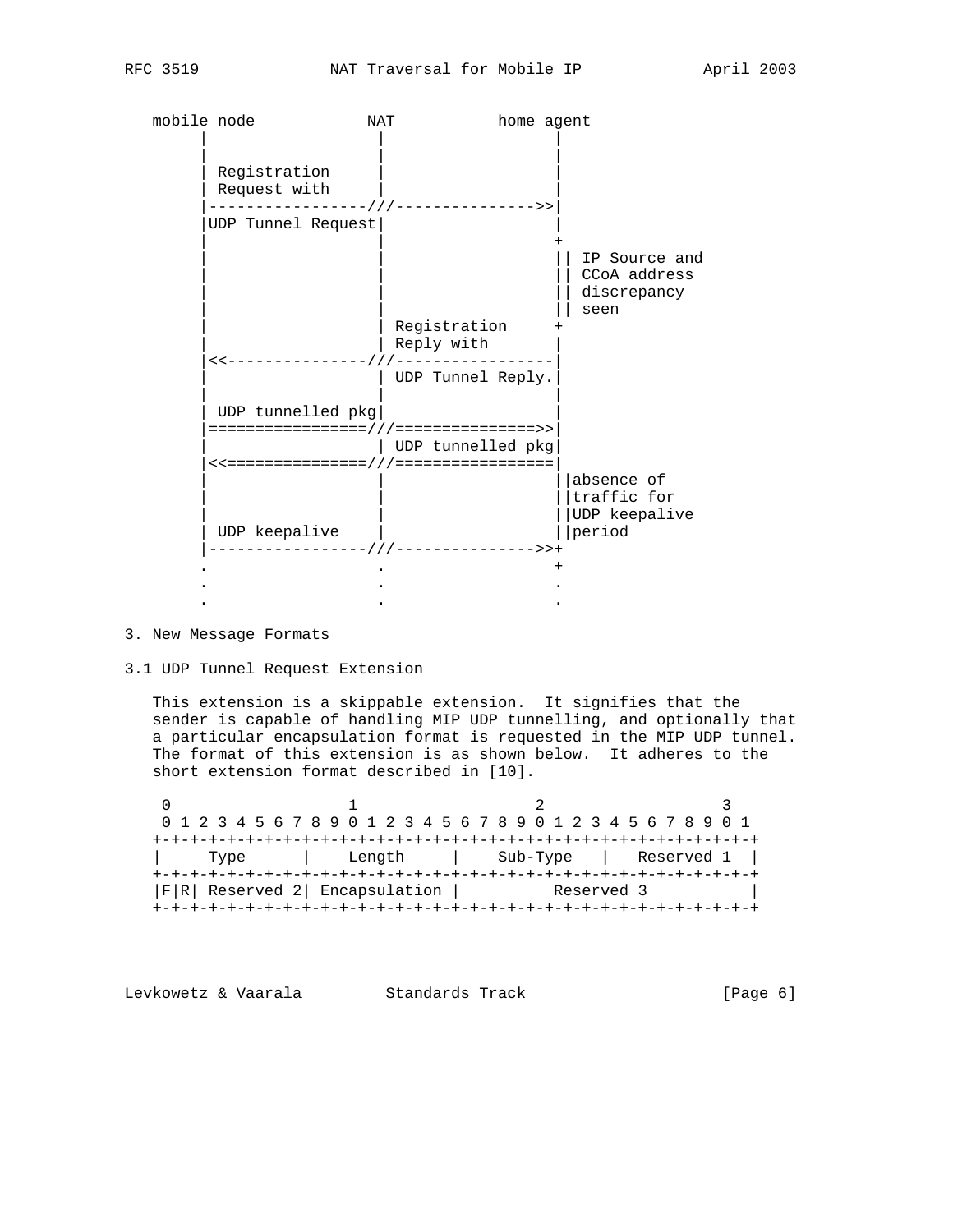| RFC 3519      | NAT Traversal for Mobile IP                                                                                                                                                                                 | April 2003 |  |
|---------------|-------------------------------------------------------------------------------------------------------------------------------------------------------------------------------------------------------------|------------|--|
| Type          | 144                                                                                                                                                                                                         |            |  |
| Length        | 6. Length in bytes of this extension, not<br>including the Type and Length bytes.                                                                                                                           |            |  |
| Sub-Type      | $\Omega$                                                                                                                                                                                                    |            |  |
| Reserved 1    | Reserved for future use. MUST be set to 0 on<br>sending, MUST be ignored on reception.                                                                                                                      |            |  |
| F             | F (Force) flag. Indicates that the mobile<br>node wants to force MIP UDP tunnelling to be<br>established.                                                                                                   |            |  |
| R             | R (Registration through FA Required) flag.<br>Indicates that the R bit was set in the FA's<br>Agent Advertisement. Registration is being<br>made using a co-located care-of address, but<br>through the FA. |            |  |
| Reserved 2    | Reserved for future use. MUST be set to 0 on<br>sending, MUST be ignored on reception.                                                                                                                      |            |  |
| Encapsulation | Indicates the type of tunnelled data, using<br>the same numbering as the IP Header Protocol<br>Field.                                                                                                       |            |  |
| Reserved 3    | Reserved for future use. MUST be set to 0 on<br>sending, MUST be verified as 0 on receipt;<br>otherwise the extension must be handled as not<br>understood and silently skipped.                            |            |  |

#### 3.1.1 F (Force) Flag

 Indicates that the mobile node wants to use traversal regardless of the outcome of NAT detection performed by the home agent. This is useful if the route between the mobile node and the home agent works for Mobile IP signalling packets, but not for generic data packets (e.g., because of firewall filtering rules). If the home agent supports this protocol, it SHOULD either accept the traversal and reply with a UDP Tunnel Reply Extension or reject the Registration Request. In case of the registration failing, the Home Agent SHOULD send a Registration Reply with Code field set to 129 ("administratively prohibited").

Levkowetz & Vaarala Standards Track [Page 7]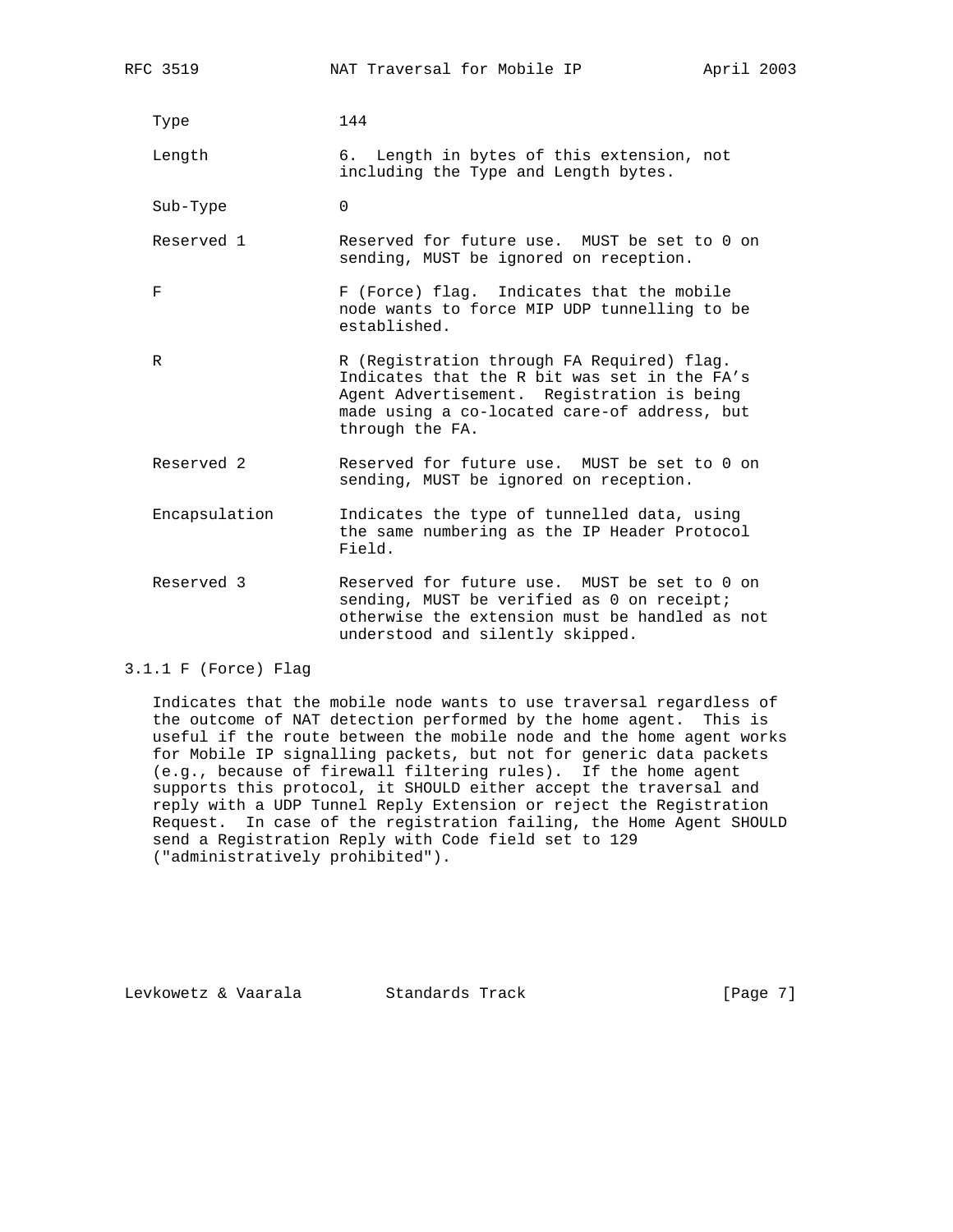If the HA does not understand the UDP Tunnel Request Extension, it will silently discard it, and if everything else is fine, it will reply with a registration reply with reply code 0 (registration accepted), but without any UDP Tunnel Reply Extension. In this case, the mobile node MUST NOT use MIP UDP tunnelling.

## 3.1.2 R (Registration through FA Required) flag

 This flag MUST be set by the mobile node when it is using a co located address, but registering through an FA because it has received an Agent Advertisement with the 'R' bit set.

3.1.3 Reserved Fields

 The 'Reserved 1' and 'Reserved 2' fields must be ignored on receipt, while the 'Reserved 3' field must be 0 on receipt, otherwise this extension MUST be handled as not understood and silently skipped. This permits future additions to this extension to be made which either can co-exist with old implementations, or will force a rejection of the extension from an old implementation.

#### 3.1.4 Encapsulation

 The 'Encapsulation' field defines the mode of encapsulation requested if MIP UDP tunnelling is accepted by the home agent. This field uses the same values as the IP header Protocol field:

- 4 IP header (IP-in-UDP tunnelling) RFC 2003 [4]
- 47 GRE Header (GRE-in-UDP tunnelling) RFC 2784 [8]
- 55 Minimal IP encapsulation header RFC 2004 [5]

 If the home agent finds that UDP tunnelling is not needed, the encapsulation will be determined by the 'M' and 'G' flags of the registration request; but if the home agent finds that MIP UDP tunnelling should be done, the encapsulation is determined from the value of the Encapsulation field. If the value of this field is zero, it defaults to the value of 'M' and 'G' fields in the Registration Request message, but if it is non-zero, it indicates that a particular encapsulation is desired.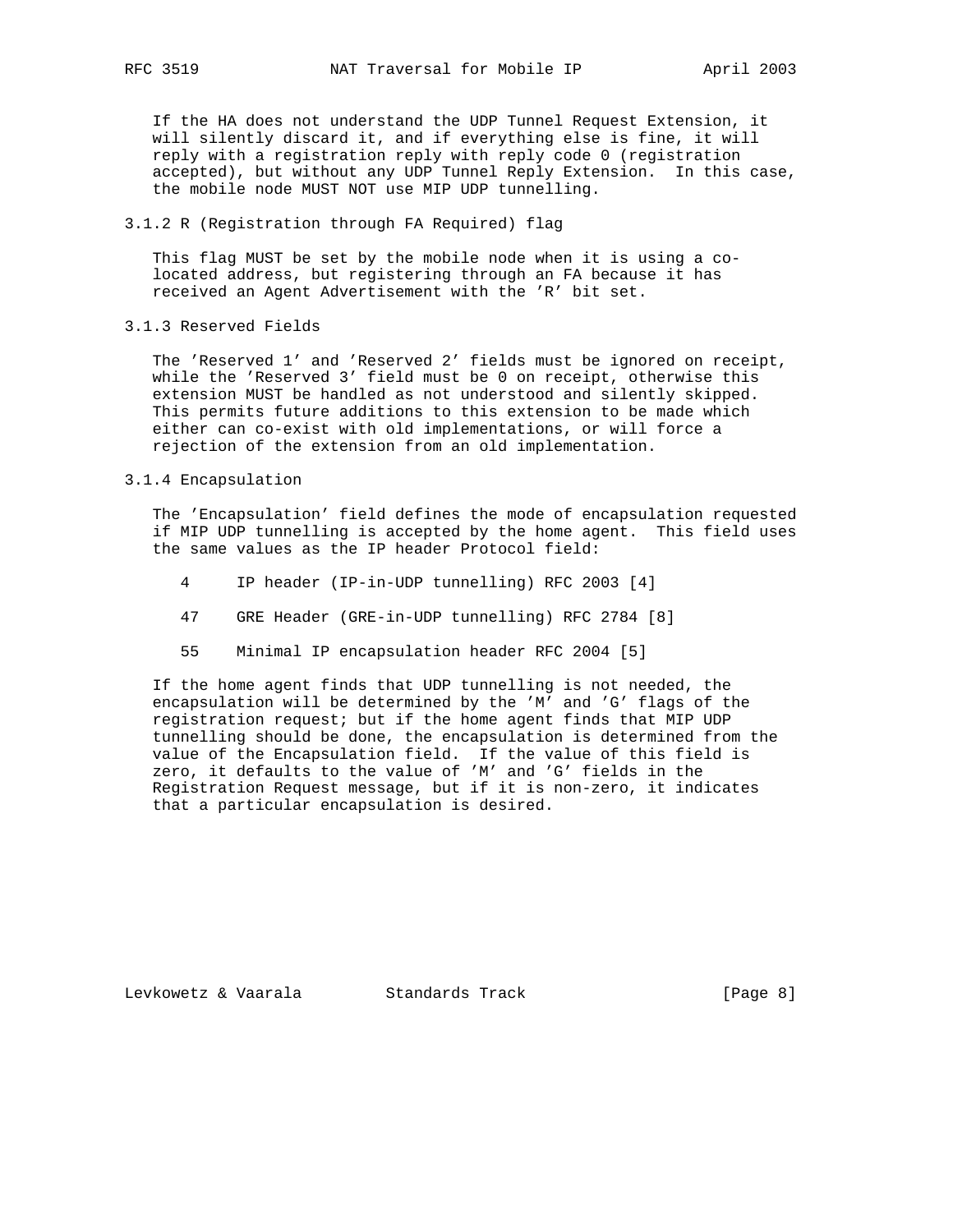# 3.1.5 Mobile IP Registration Bits

 The Mobile IP registration bits S, B, D, M, G and T retain their meaning as described in RFC 3344 [10] and RFC 3024 [9] (except that the significance of the M and G bits may be modified by the Encapsulation field when MIP UDP tunnelling is used, as described above). The use of the M and G bits together with MIP UDP tunnelling is also touched upon in Section 4.1.

When the MN requests MIP UDP tunnelling, the 'D' bit (Decapsulation by the mobile node) MUST be set, otherwise UDP tunnelling would not be meaningful.

 Both the MN and the FA SHOULD set the 'T' bit when requesting MIP UDP tunnelling, even if not all traffic will be reverse tunnelled. This ensures that a HA which is not prepared to accept reverse tunnelling will not accept a registration which may later turn out to be unusable. Also see the discussion of use of the 'T' bit in Foreign Agent Considerations (Section 4.5).

#### 3.2 UDP Tunnel Reply Extension

 This extension is a non-skippable extension. It is sent in reply to a UDP Tunnel Request extension, and indicates whether or not the HA will use MIP UDP tunnelling for the current mobility binding. The format of this extension is as shown below.

0  $1$  2 3 0 1 2 3 4 5 6 7 8 9 0 1 2 3 4 5 6 7 8 9 0 1 2 3 4 5 6 7 8 9 0 1 +-+-+-+-+-+-+-+-+-+-+-+-+-+-+-+-+-+-+-+-+-+-+-+-+-+-+-+-+-+-+-+-+ | Type | Length | Sub-Type | Reply Code | +-+-+-+-+-+-+-+-+-+-+-+-+-+-+-+-+-+-+-+-+-+-+-+-+-+-+-+-+-+-+-+-+ |F| Reserved | Keepalive Interval | +-+-+-+-+-+-+-+-+-+-+-+-+-+-+-+-+-+-+-+-+-+-+-+-+-+-+-+-+-+-+-+-+ Type 44 Length 6. Length in bytes of this extension, not including the Type and Length bytes. Sub-Type 0 Reply Code Indicates whether the HA assents or declines to use UDP tunnelling for the current mobility binding. See Section 3.2.1 below.

Levkowetz & Vaarala Standards Track [Page 9]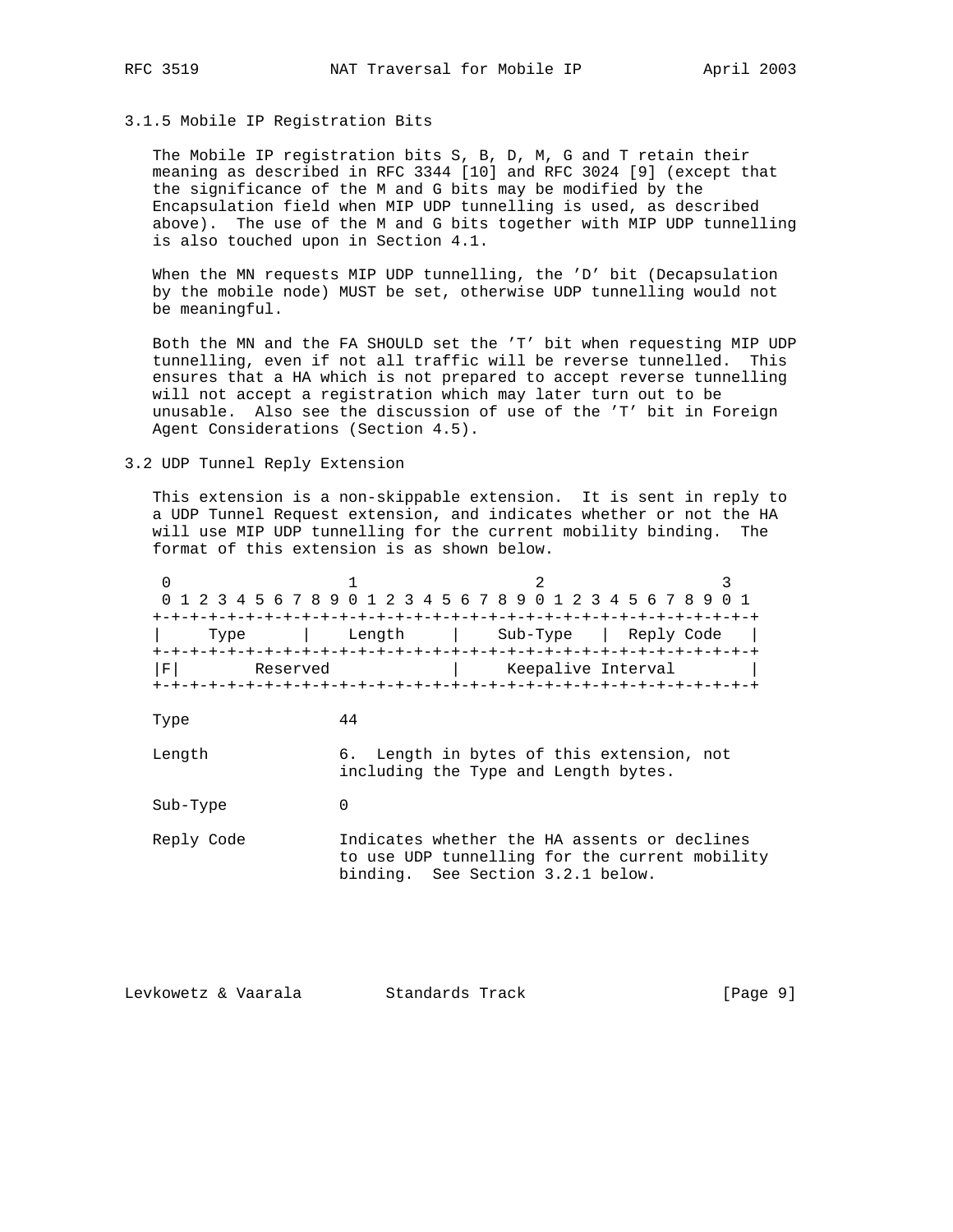- F F (Forced) flag. Indicates that tunnelling is being forced because the F flag was set in the tunnelling request, irrespective of the detection of a NAT or not.
- Keepalive Interval Specifies the NAT keepalive interval that the mobile node SHOULD use. A keepalive packet SHOULD be sent if Keepalive Interval seconds have elapsed without any signalling or data traffic being sent. If this field is set to 0, the mobile node MUST use its default configured keepalive interval.
- Reserved Reserved for future use. MUST be set to 0 on sending, MUST be ignored on reception.

## 3.2.1 Reply Code

 The Reply Code field of the UDP Tunnel Reply Extension indicates if UDP tunnelling have been accepted and will be used by the HA. Values in the range 0 .. 63 indicate assent, i.e., that tunnelling will be done, while values in the range 64 .. 255 indicate that tunnelling should not be done. More information may be given by the value of the response code.

 The following response codes are defined for use in the code field of the UDP Tunnel Reply Extension:

- 0 Will do tunnelling
- 64 Tunnelling declined, reason unspecified

3.3 MIP Tunnel Data Message

 This MIP message header serves to differentiate traffic tunnelled through the well-known port 434 from other Mobile IP messages, e.g., Registration Requests and Registration Replies.

| 0 1 2 3 4 5 6 7 8 9 0 1 2 3 4 5 6 7 8 9 0 1 2 3 4 5 6 7 8 9 0 1 |  |      |  |  |  |  |  |  |  |  |  |  |  |  |  |  |          |  |  |  |  |
|-----------------------------------------------------------------|--|------|--|--|--|--|--|--|--|--|--|--|--|--|--|--|----------|--|--|--|--|
|                                                                 |  |      |  |  |  |  |  |  |  |  |  |  |  |  |  |  |          |  |  |  |  |
|                                                                 |  | Type |  |  |  |  |  |  |  |  |  |  |  |  |  |  | Reserved |  |  |  |  |
| Next Header                                                     |  |      |  |  |  |  |  |  |  |  |  |  |  |  |  |  |          |  |  |  |  |
|                                                                 |  |      |  |  |  |  |  |  |  |  |  |  |  |  |  |  |          |  |  |  |  |

Type 4

Levkowetz & Vaarala Standards Track [Page 10]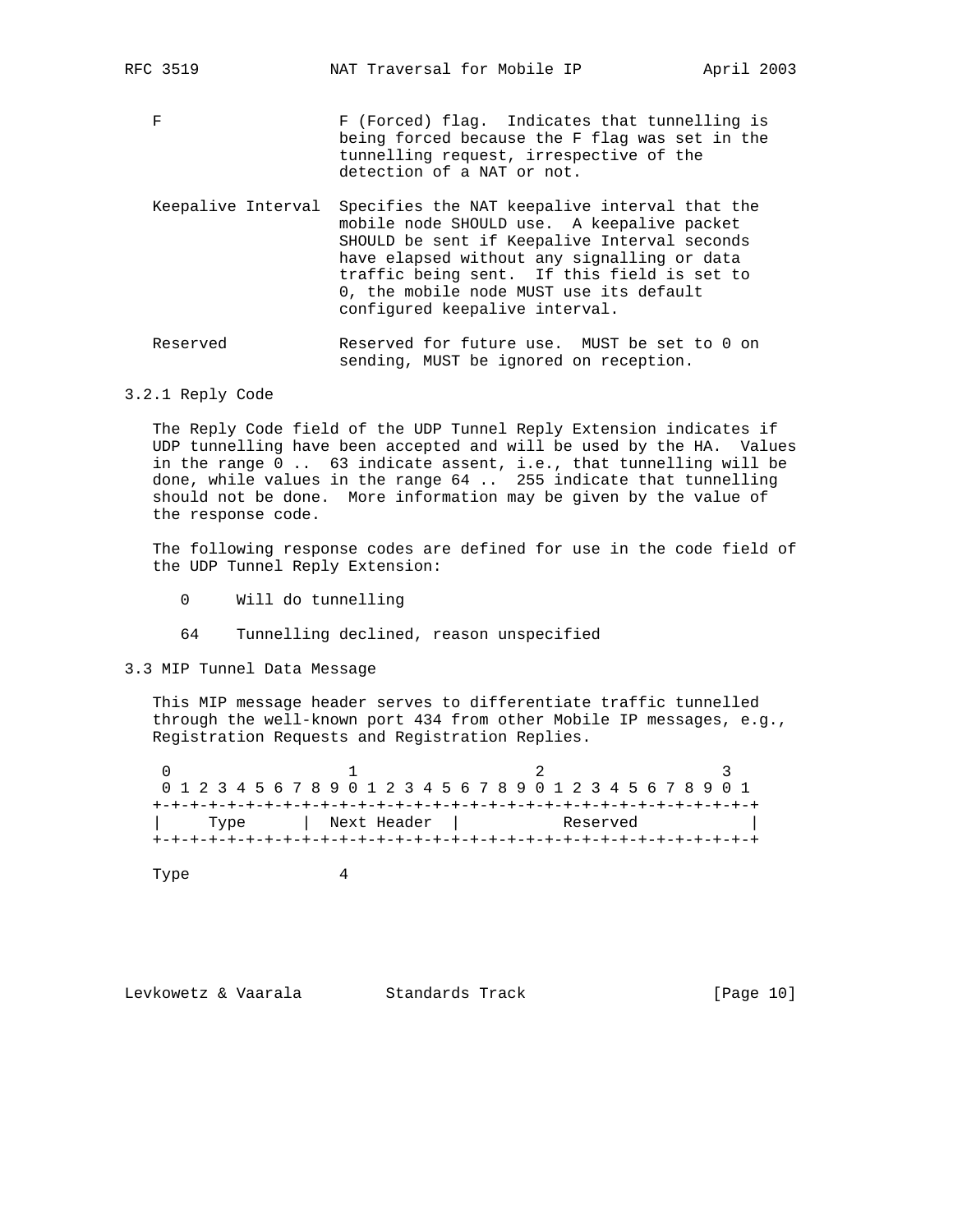- Next Header Indicates the type of tunnelled data, using the same numbering as the IP Header Protocol Field.
- Reserved Reserved for future use. MUST be set to 0 on sending, MUST be ignored on reception.

 The Next Header field uses the same values as the IP header Protocol field. Immediately relevant for use with Mobile IP are the following values:

- 4 IP header (IP-in-UDP tunnelling) RFC 2003 [4]
- 47 GRE Header (GRE-in-UDP tunnelling) RFC 2784 [8]
- 55 Minimal IP encapsulation header RFC 2004 [5]

 The receiver of a tunnelled packet MUST check that the Next Header value matches the tunnelling mode established for the mobility binding with which the packet was sent. If a discrepancy is detected, the packet MUST be dropped. A log entry MAY be written, but in this case the receiver SHOULD ensure that the amount of log entries written is not excessive.

 In addition to the encapsulation forms listed above, the MIP UDP tunnelling can potentially support other encapsulations, by use of the Next Header field in the MIP Tunnel Data Header and the Encapsulation Header field of the UDP Tunnel Request Extension (Section 3.1).

3.4 UDP Tunnelling Flag in Agent Advertisements

 The only change to the Mobility Agent Advertisement Extension defined in RFC 3344 [10] is a flag indicating that the foreign agent generating the Agent Advertisement supports MIP UDP Tunnelling. The flag is inserted after the flags defined in [10].

0  $1$  2 3 0 1 2 3 4 5 6 7 8 9 0 1 2 3 4 5 6 7 8 9 0 1 2 3 4 5 6 7 8 9 0 1 +-+-+-+-+-+-+-+-+-+-+-+-+-+-+-+-+-+-+-+-+-+-+-+-+-+-+-+-+-+-+-+-+ | Type | Length | Sequence Number | +-+-+-+-+-+-+-+-+-+-+-+-+-+-+-+-+-+-+-+-+-+-+-+-+-+-+-+-+-+-+-+-+  $Lifetime$  |R|B|H|F|M|G|r|T|U| reserved | +-+-+-+-+-+-+-+-+-+-+-+-+-+-+-+-+-+-+-+-+-+-+-+-+-+-+-+-+-+-+-+-+ zero or more Care-of Addresses | ... | ... | ... | ... | ... | ... | ... | ... | ... | ... | ... | ... | ... | ... | ... | ... | ... | ... | .

Levkowetz & Vaarala Standards Track [Page 11]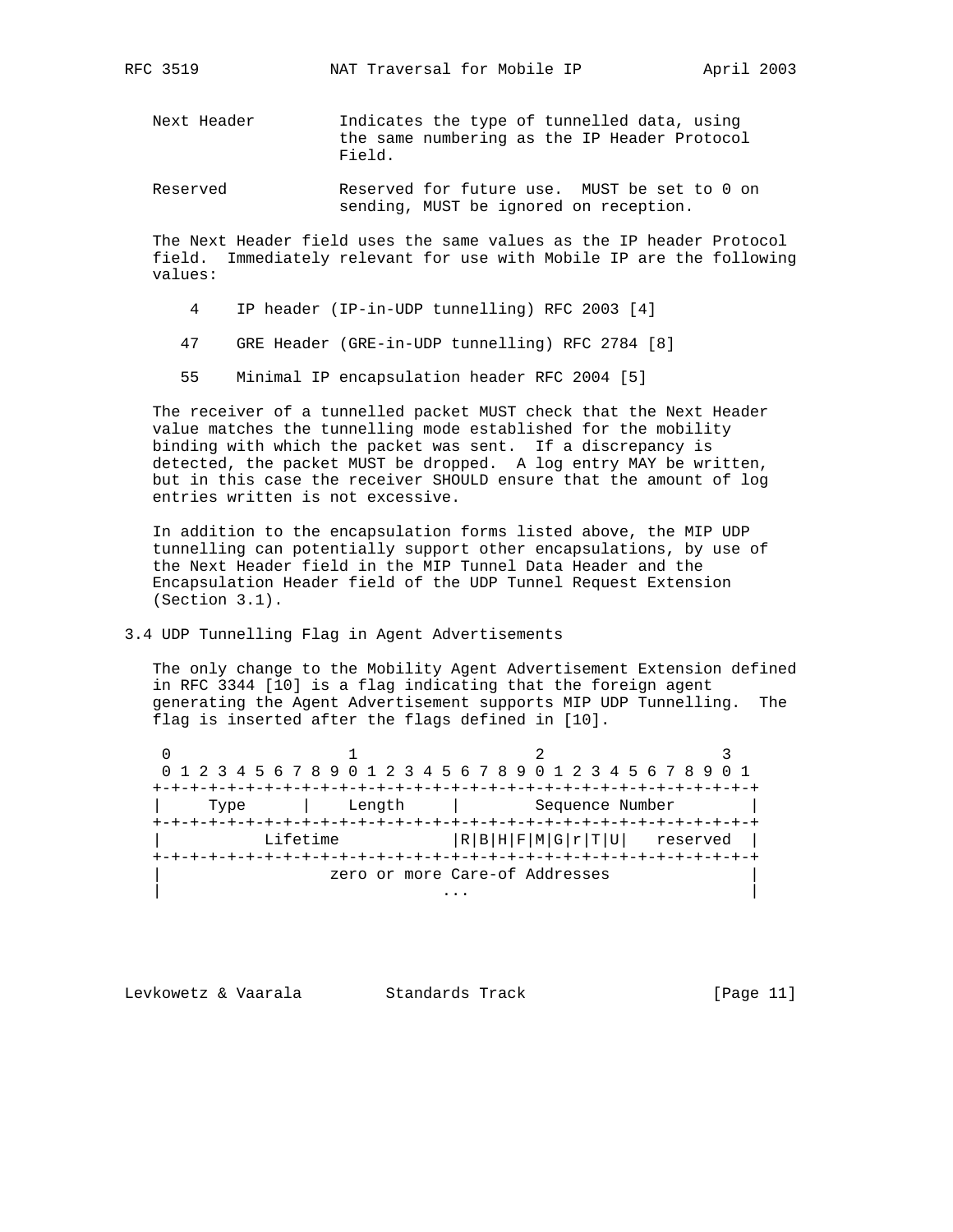The flag is defined as follows:

 U UDP Tunnelling support. This Agent supports MIP UDP Tunnelling as specified in this document. This flag SHOULD be set in advertisements sent by a foreign agent which supports MIP UDP tunnelling and is situated behind a NAT. It MUST NOT be set in advertisements from foreign agents which are not situated behind a NAT, and thus has no need to advertise the capability.

#### 3.5 New Registration Reply Codes

One new registration reply code is defined:

| ERROR HA UDP ENCAP UNAVAIL | Requested UDP tunnel encapsulation |
|----------------------------|------------------------------------|
|                            | unavailable                        |

 This is used by the HA to distinguish the registration denial caused by an unavailable UDP tunnel encapsulation mode from a denial caused by unavailable standard tunnel encapsulation requested by use of the 'T' bit together with either 'M' or 'G' bit.

- 4. Protocol Behaviour
- 4.1 Relation to standard MIP tunnelling

 The default encapsulation mode for MIP UDP tunnelling is IP-in-UDP encapsulation. The mobile node MAY request alternative forms of encapsulation to be used with UDP tunnelling by setting the 'M' bit and/or the 'G' bit of a Mobile IP registration request, or by explicitly requesting a particular encapsulation for the MIP UDP tunnel by using the Encapsulation field. The M and G bits retain the meaning as described in RFC 3344 [10] within the context of MIP UDP tunnelling. The UDP tunnelling version of the classic MIP encapsulation methods can be summarised as:

- IP in UDP. When Mobile IP UDP tunnelling is used, this is the default encapsulation type. Any home agent and mobile node that implements Mobile IP UDP tunnelling MUST implement this encapsulation type.
- GRE in UDP. If the 'G' bit is set in a registration request and the Encapsulation field is zero, the mobile node requests that its home agent use GRE encapsulation [3] for datagrams tunnelled to the mobile node. If MIP UDP tunnelling is also requested and accepted, GRE-in-UDP encapsulation SHALL be used in the same cases as GRE in IP encapsulation would be used if the MIP UDP tunnelling had not been requested.

Levkowetz & Vaarala Standards Track [Page 12]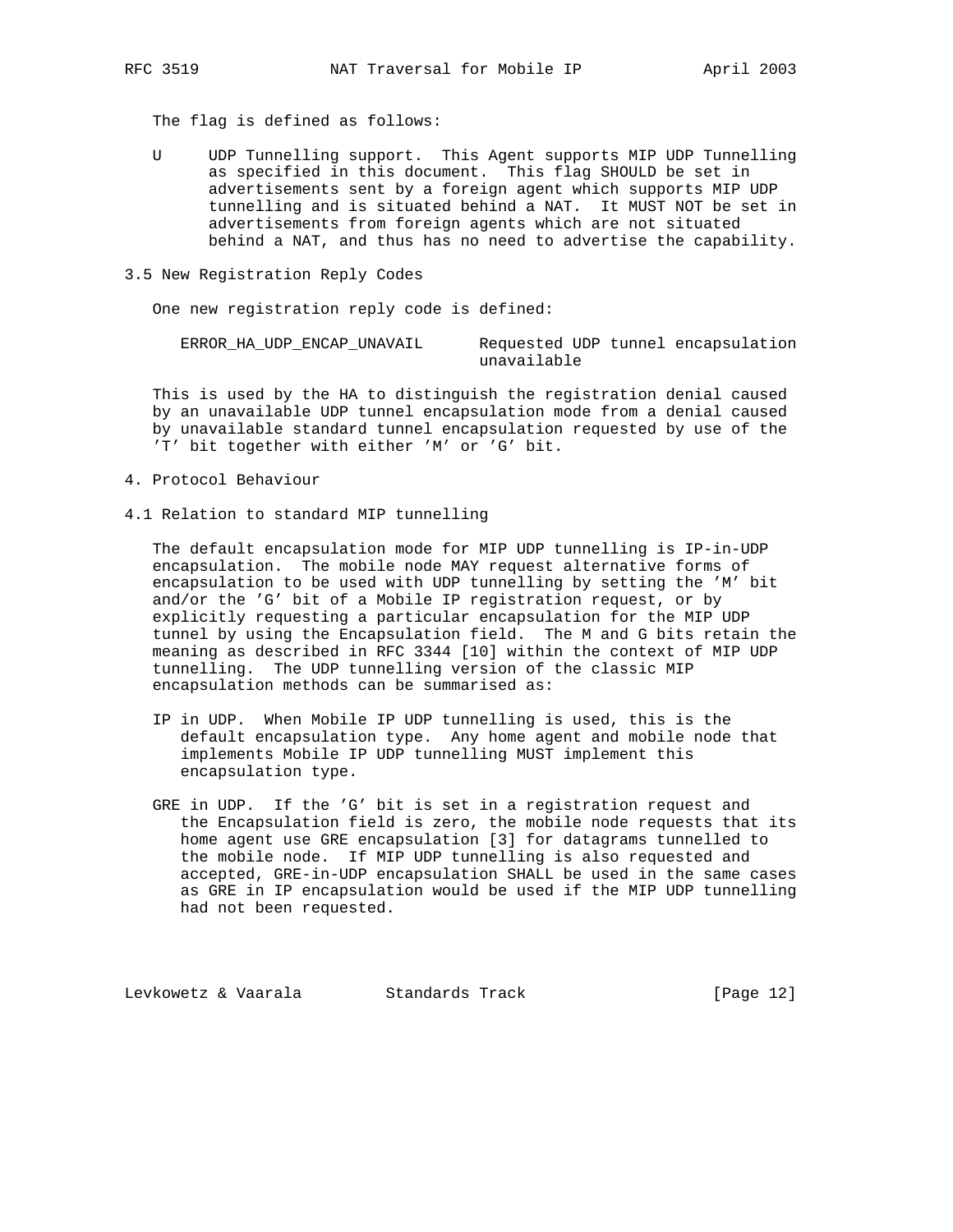Minimal encapsulation in UDP. If the 'M' bit is set and the Encapsulation field is zero, the mobile node requests that its home agent use minimal encapsulation [5] for datagrams tunnelled to the mobile node. If MIP UDP tunnelling is also used, minimal encapsulation in UDP SHALL be used in the same cases as minimal encapsulation according to RFC 2004 [5] would be used if the MIP UDP tunnelling had not been requested.

 When the Encapsulation field is non-zero, a particular encapsulation format is requested for the MIP UDP tunnel. If tunnelling is indicated, the request MUST either be accepted using the requested encapsulation, or rejected with the error code ERROR\_HA\_UDP\_ENCAP\_UNAVAIL, "Requested UDP tunnel encapsulation unavailable" defined in Section 3.5. On receipt of this error, the mobile node MAY choose to send a new Registration Request with different requirements on MIP UDP tunnelling encapsulation.

4.2 Encapsulating IP Headers in UDP

 MIP IP-in-UDP tunnelling, or UDP tunnelling for short, is done in a manner analogous to that described for IP-in-IP tunnelling in RFC 2003 [4], with the exception of the addition of an UDP header [1] and MIP Message header [10] between the outer and inner IP header.

 Mobile IP Registration Requests and Registration Replies are already in the form of UDP messages, and SHALL NOT be tunnelled even when MIP IP-in-UDP tunnelling is in force.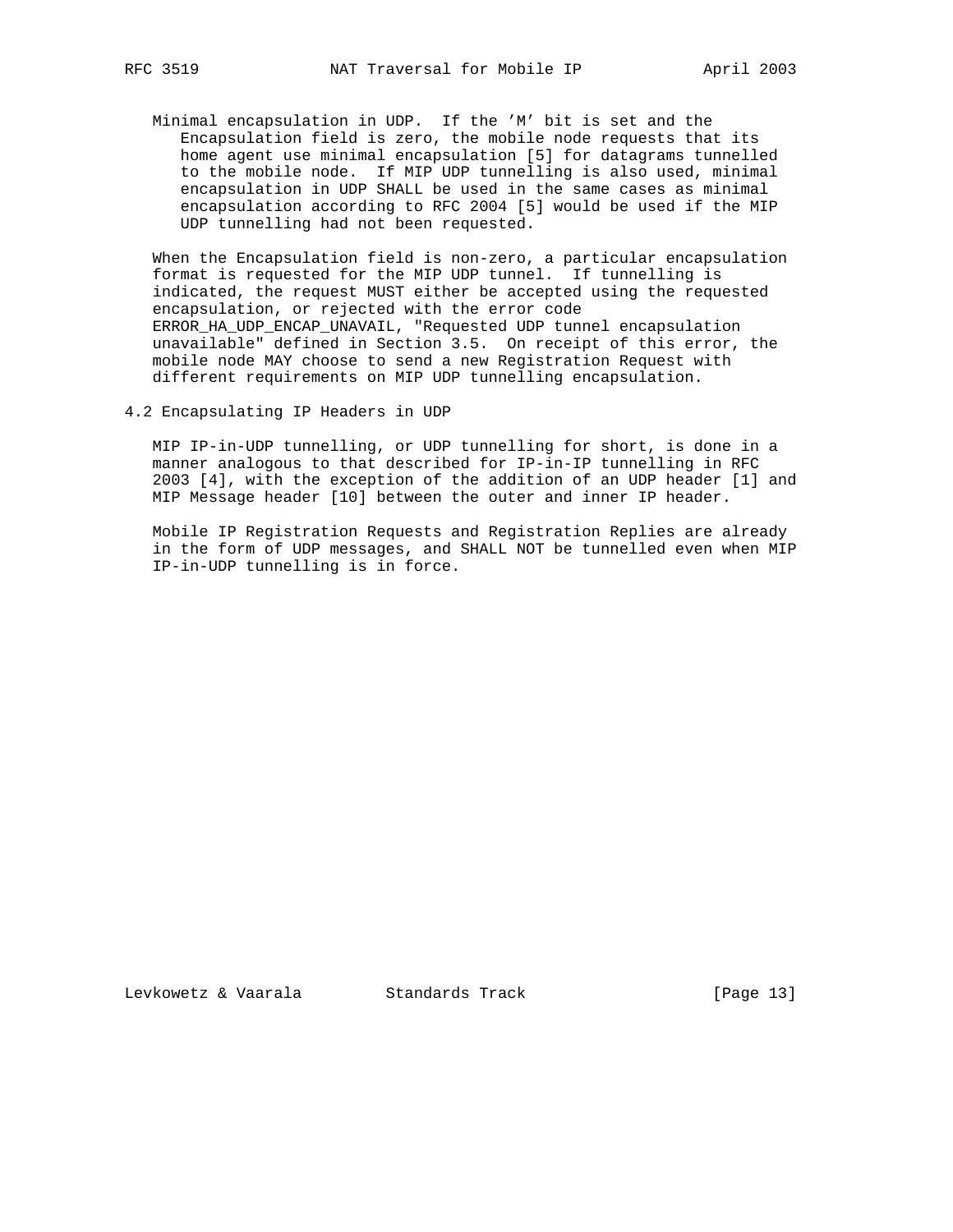To encapsulate an IP datagram using MIP IP-in-UDP encapsulation, an outer IP header [2], UDP header [1] and MIP Message header [10] is inserted before the datagram's existing IP header, as follows:

|                                | Outer IP Header                   |
|--------------------------------|-----------------------------------|
|                                | UDP Header                        |
|                                | MIP Tunnel Data<br>Message Header |
| IP Header<br>$=$ $\Rightarrow$ | IP Header                         |
| IP Payload                     | IP Payload                        |

 The outer IP header Source Address and Destination Address, together with the UDP header Source Port and Destination Port, identify the "endpoints" of the tunnel. The inner IP header Source Address and Destination Addresses identify the original sender and the recipient of the datagram, respectively. The inner IP header is not changed by the encapsulator, except to decrement the TTL by one if the tunnelling is being done as part of forwarding the datagram as noted in RFC 2003 [4], and remains unchanged during its delivery to the tunnel exit point. No change to IP options in the inner header occurs during delivery of the encapsulated datagram through the tunnel. Note that the security options of the inner IP header MAY affect the choice of security options for the encapsulating (outer) IP header.

 Minimal Encapsulation and GRE encapsulation is done in an analogous manner, following RFC 2004 [5] for Minimal Encapsulation and RFC 2784 [8] for GRE Encapsulation, but using outer IP, UDP and MIP headers in place of the outer IP header.

 All other provisions and requirements of RFC 2003 [4] and RFC 3024 [9] are in force, except in one respect, as covered in Packet Fragmentation (Section 4.8).

Levkowetz & Vaarala Standards Track [Page 14]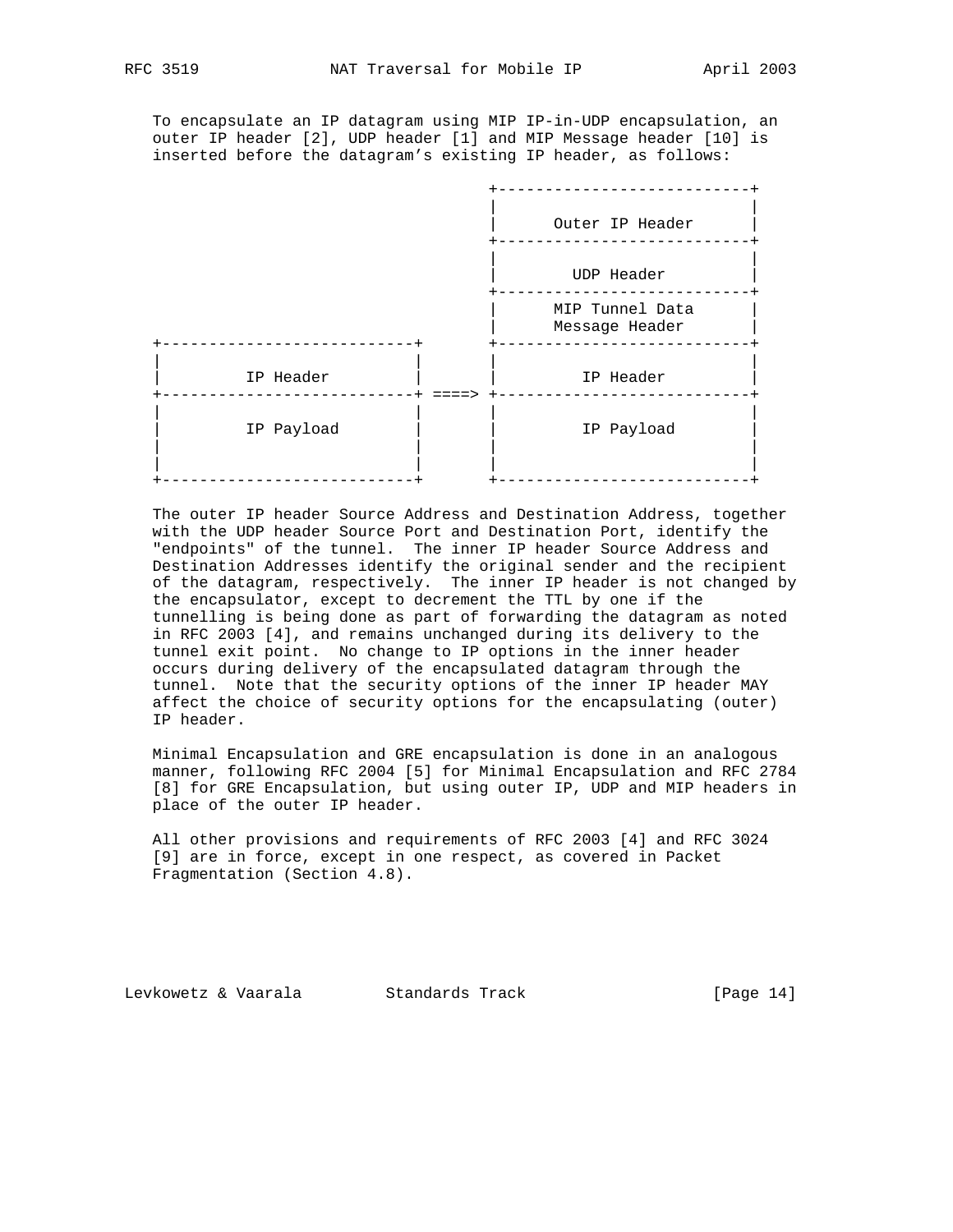#### 4.3 Decapsulation

 Before decapsulation is actually done, the decapsulating node MUST verify that the outer IP addresses and UDP port numbers exactly match the values used for the tunnel, with the exception of tunnels that are "half bound" (as described in Section 4.11) where the source UDP port can change.

 IP-in-UDP encapsulated traffic is decapsulated simply by stripping off the outer IP, UDP and MIP header, which leaves the original IP packet which is forwarded as is.

 Minimal IP encapsulation is processed by the receiver conceptually as follows. First, the UDP and the Mobile IP headers are removed from the packet, and the Protocol field of the IP header replaced with the Next Header field in the MIP Tunnel Data header. Second, the remaining IP header total length and checksum are adjusted to match the stripped packet. Third, ordinary minimal IP encapsulation processing is done.

 GRE encapsulated traffic is processed according to RFC 2784 [8] and RFC 1701 [3], with the delivery header consisting of the outer IP, UDP and MIP headers.

4.4 Mobile Node Considerations

 The UDP Tunnel Request Extension MAY be used in a Mobile IP Registration Request from the mobile node to the home agent when the mobile node uses a co-located care-of address. It SHALL NOT be used by the mobile node when it is registering with a foreign agent care of address.

 The purpose of this extension is to indicate to the home agent that the mobile node is able to accept MIP UDP tunnelling if the home agent has an indication that the mobile node resides behind a NAT or NAPT. It thus functions as a conditional solicitation for the use of MIP UDP tunnelling.

 As per Section 3.2 and 3.6.1.3 of RFC 3344 [10], the mobile node MUST place this Extension before the Mobile-Home Authentication Extension in registration messages, so that it is covered by the Mobile-Home Authentication Extension.

 If the mobile node includes the UDP Tunnel Request extension in a registration request, but receives a registration reply without a UDP Tunnel Reply extension, it MUST assume that the HA does not

Levkowetz & Vaarala Standards Track [Page 15]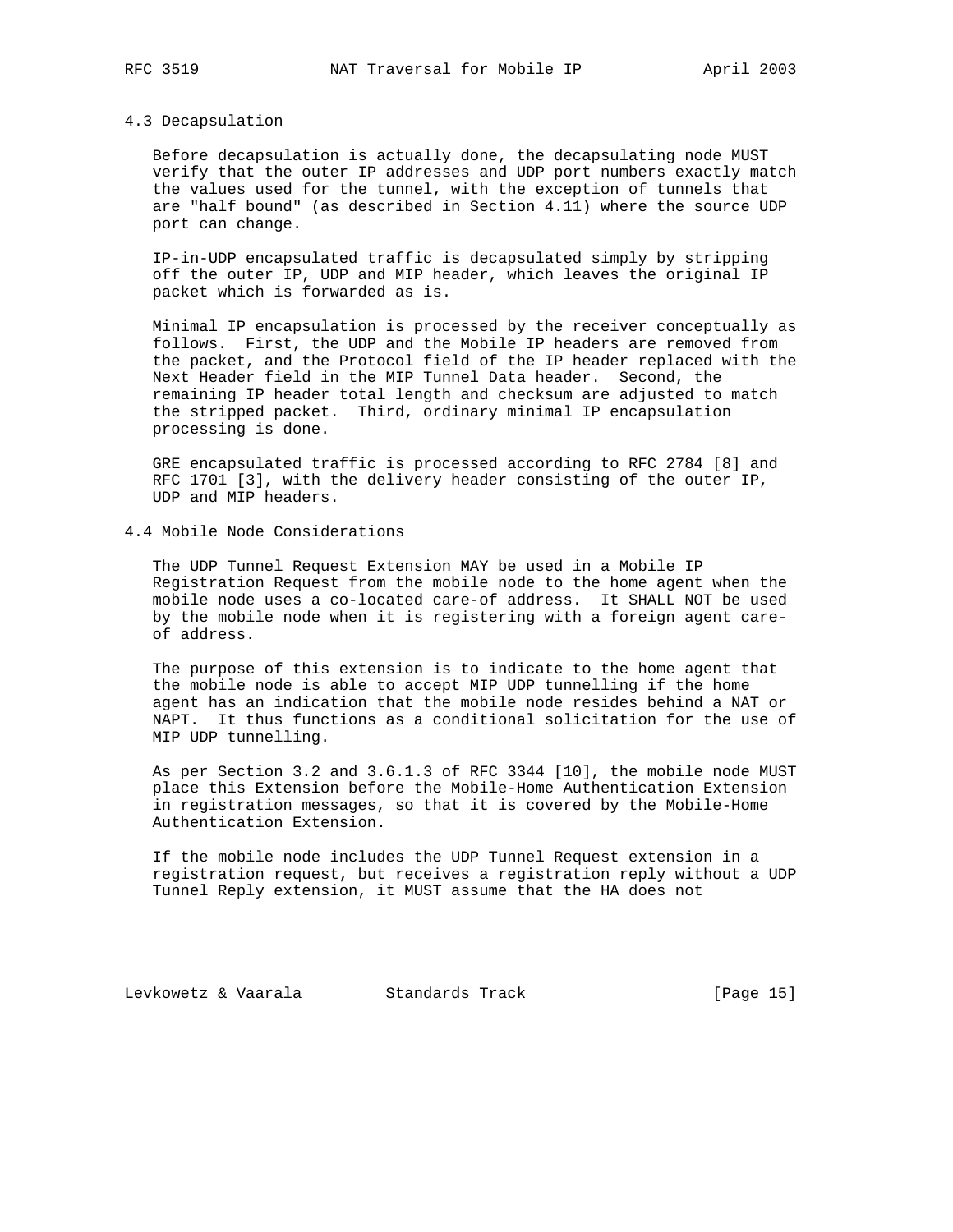understand this extension, and it MUST NOT use UDP tunnelling. If the mobile node is in fact behind a NAT, the registration may then succeed, but traffic will not be able to traverse the NAT.

 When the mobile node sends MIP UDP tunnelled data, it MUST use the same UDP source port as was used for the most recent registration request.

 When the mobile node re-registers without having moved, it SHOULD take care to use the same source port as was used for the original registration of the current mobility binding. Otherwise, while the home agent would change destination port on acceptance of the new registration, and the mobile node would presumably start listening on the new port, the packets in flight from the home agent at the time of change will be dropped when arriving at the mobile node's old port. (This does not mean that the home agent should refuse a registration request using MIP UDP tunnelling where a new port have been used, as this might be the result of the NAT dropping state, the mobile node re-booting, changing interface, etc.)

 If a mobile node is registering through a foreign agent but using a co-located care-of address, and the agent advertisement from the foreign agent had the 'U' bit set, the mobile node MUST set the 'R' flag in its UDP Tunnel Request Extension, in order to make the HA use MIP UDP tunnelling. In this case, the mobile node also MUST send a keepalive as soon as its registration has been accepted.

 If a mobile node is registering through a foreign agent but using a co-located care-of address, and the agent advertisement from the foreign agent does not have the 'U' bit set, the mobile node MUST NOT include a UDP Tunnel Request Extension in the registration request.

4.5 Foreign Agent Considerations

 The UDP Tunnel Request Extension MAY be used by a foreign agent when it is forwarding a Mobile IP Registration Request to a home agent, when the foreign agent is situated behind a NAT or has some other compelling reason to require MIP UDP tunnelling.

 The purpose of this extension is to indicate to the home agent that the foreign agent is able to accept MIP UDP tunnelling if the home agent has an indication that the foreign agent resides behind a NAT or NAPT. It thus functions as a conditional solicitation for the use of MIP UDP tunnelling.

 A foreign agent which requires the mobile node to register through a foreign agent by setting the 'R' bit in the agent advertisement, MUST NOT add the UDP Tunnel Request Extension when forwarding a

Levkowetz & Vaarala Standards Track [Page 16]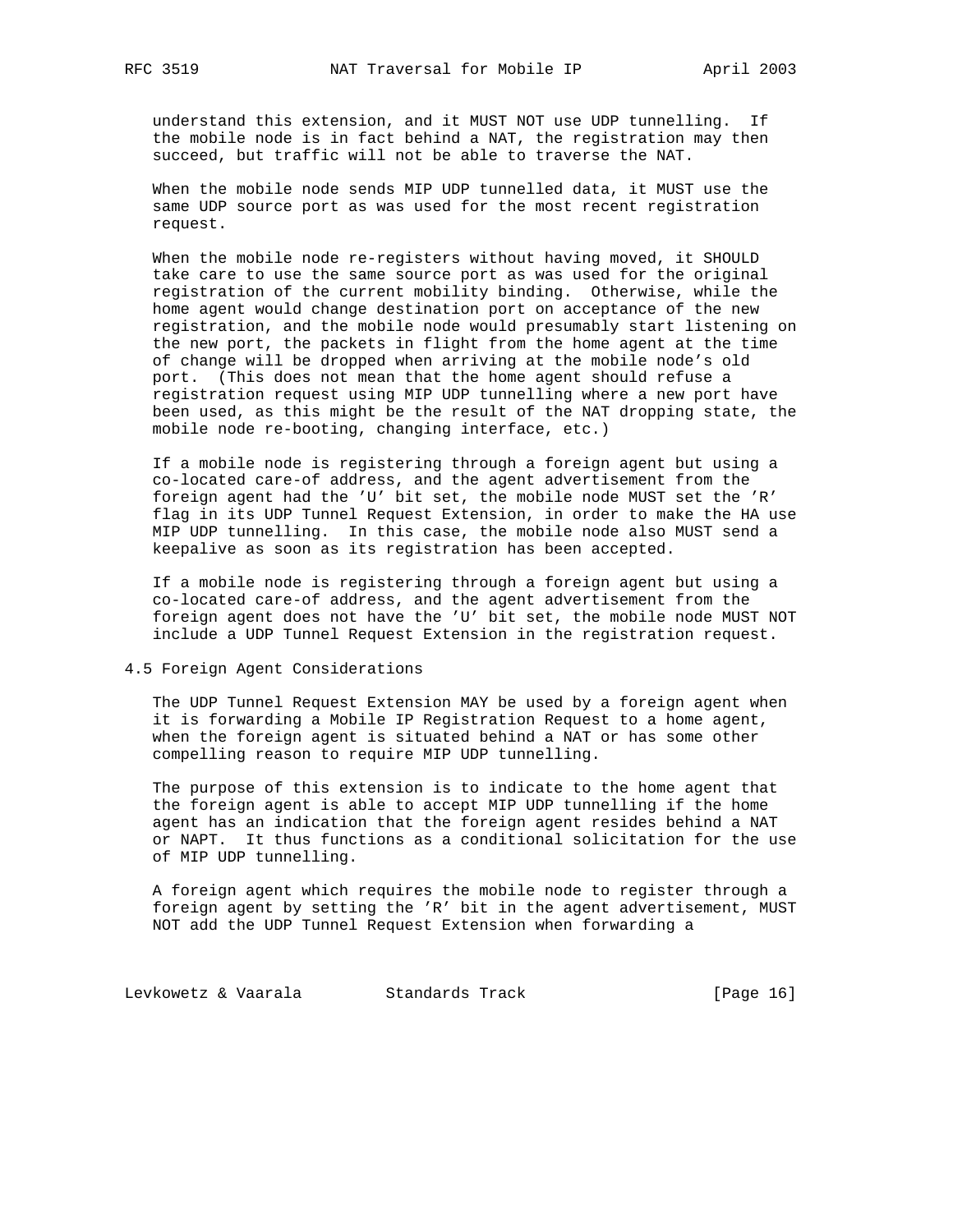registration request which uses a co-located care-of address, as this will lead to a UDP tunnel being set up from the home agent to the foreign agent instead of to the mobile node.

 As per Section 3.2 and 3.7.2.2 of RFC 3344 [10], the foreign agent when using this extension MUST place it after the Mobile-Home Authentication Extension in registration messages. If the foreign agent shares a mobility security association with the home agent and therefore appends a Foreign-Home Authentication Extension, the UDP Tunnel Request Extension MUST be placed before the Foreign-Home Authentication Extension.

 As the home agent detects the presence of a NAT in the path between the sender and itself by seeing a mismatch between the IP source address and the care-of address given in the registration request, it is REQUIRED that the foreign agent, when using this extension, sends the registration request with an IP source address matching the care-of address.

 A foreign agent using MIP UDP tunnelling to a home agent because the FA is situated behind a NAT may be configured to encourage reverse tunnelling, or be neutral about it, depending on the characteristics of the NAT. If the NAT translates all source addresses of outgoing packets to its own public address, it will not be possible to maintain sessions when moving away from this network if the mobile node has used triangular routing instead of reverse tunnelling. On the other hand, if it is known that the NAT is smart enough to not translate publicly routable source addresses, AND does not do ingress filtering, triangular routing may succeed. The leg from the home agent to the foreign agent will still use MIP UDP tunnelling to pass through the NAT.

 Therefore, if it is known when configuring a foreign agent behind a NAT that the NAT will translate public as well as private addresses, or it is known that ingress filtering is being done between the private and public networks, the foreign agent SHOULD reply to registration requests which don't have the 'T' bit set with a reply code 75, "reverse tunnel is mandatory and 'T' bit not set".

 Conversely, if it is known that the NAT is smart about not translating public addresses, and no ingress filtering is done, so it is reasonable to believe that a mobile node with a publicly routable address may be able to keep up sessions when moving to or from this network, the foreign agent MAY be configured to forward registration requests even if they don't have the 'T' bit set.

Levkowetz & Vaarala Standards Track [Page 17]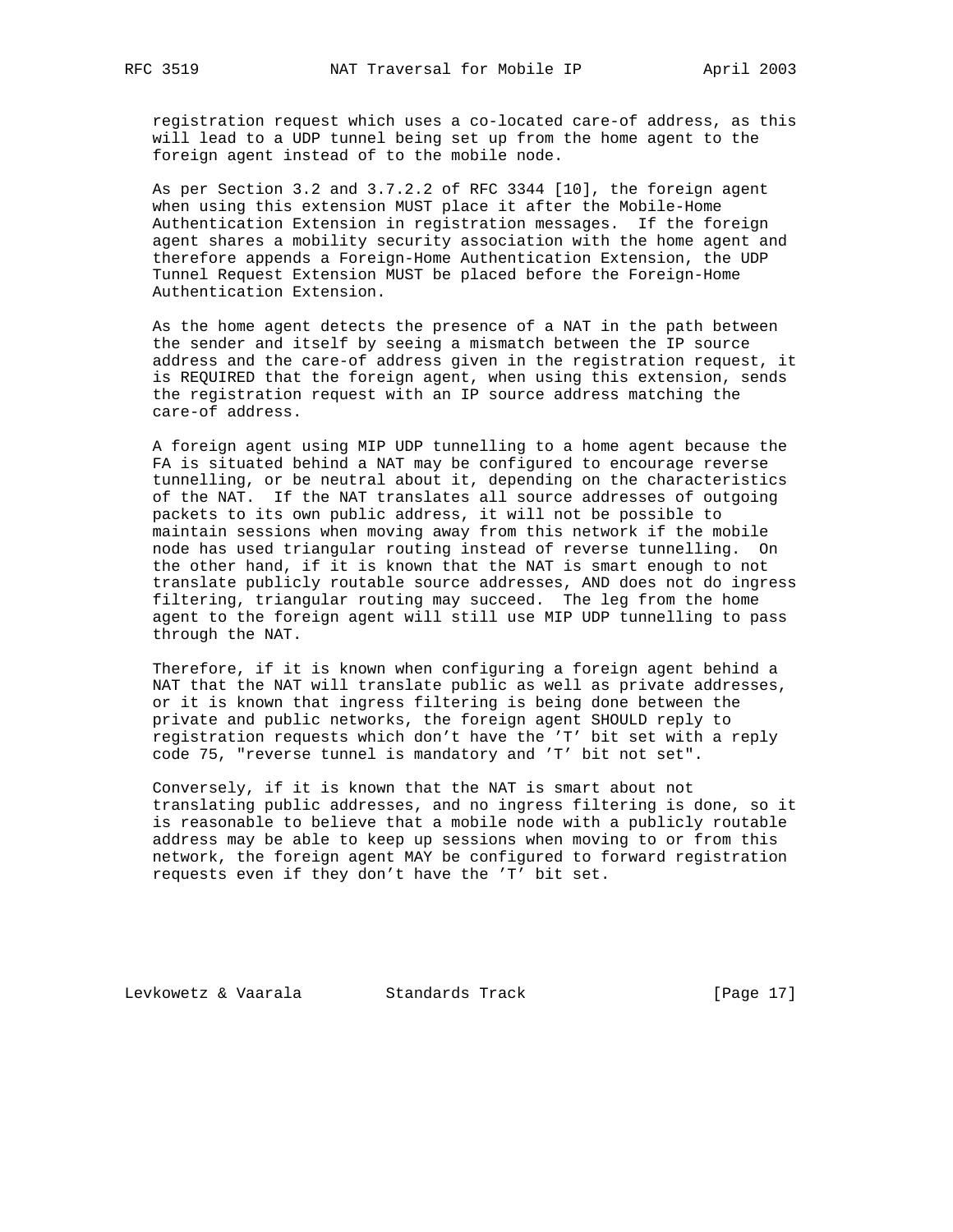If the behaviour of the NAT is unknown in this respect, it SHOULD be assumed that it will translate all addresses, thus the foreign agent SHOULD be configured to reply to registration requests which don't have the 'T' bit set with a reply code 75, "reverse tunnel is mandatory and 'T' bit not set".

## 4.6 Home Agent Considerations

 The purpose of the MIP UDP Tunnel Reply Extension is to indicate whether or not the home agent accepts the use of MIP UDP tunnelling for this mobility binding, and to inform the mobile node or foreign agent of the suggested tunnel keepalive interval to be used.

 The UDP Tunnel Reply Extension MUST be used in a Mobile IP Registration Reply from the home agent to the mobile node when it has received and accepted a UDP Tunnel Request (Section 3.1) from a mobile node.

 The home agent MUST use a mismatch between source IP address and care-of address in the Mobile IP Registration Request message as the indication that a mobile node may reside behind a NAT. If the Registration Request also contains the UDP Tunnel Request extension without the 'R' flag set, and the home agent is capable of, and permits MIP UDP tunnelling, the home agent SHALL respond with a registration reply containing an assenting UDP Tunnel Reply Extension as described in Section 3.2. If the 'R' flag is set, special considerations apply, as described below.

 If the home agent receives a Registration Request with matching source IP address and co-located care-of address which contains a MIP UDP Tunnel Request Extension, the home agent SHOULD respond with a Registration Reply containing a declining UDP Tunnel Reply - unless tunnelling has been explicitly requested by the mobile node using the 'F' flag as described in Section 3.1.

 If the home agent assents to UDP tunnelling, it MUST use the source address of the registration request as the effective care-of address, rather than the care-of address given in the registration request, except in the case where the 'R' flag is set in the UDP Tunnel Request Extension.

 If the home agent receives a Registration Request with the 'R' flag set in the UDP Tunnel Request Extension, it SHOULD reply with an assenting UDP Tunnel Reply Extension if it is capable of, and permits MIP UDP tunnelling. In this case, however, the source address and port of the registration request may be a NAT'ed version of the foreign agent source address and port. In order to direct tunnelled traffic correctly to the mobile node, the home agent MUST wait for

Levkowetz & Vaarala Standards Track [Page 18]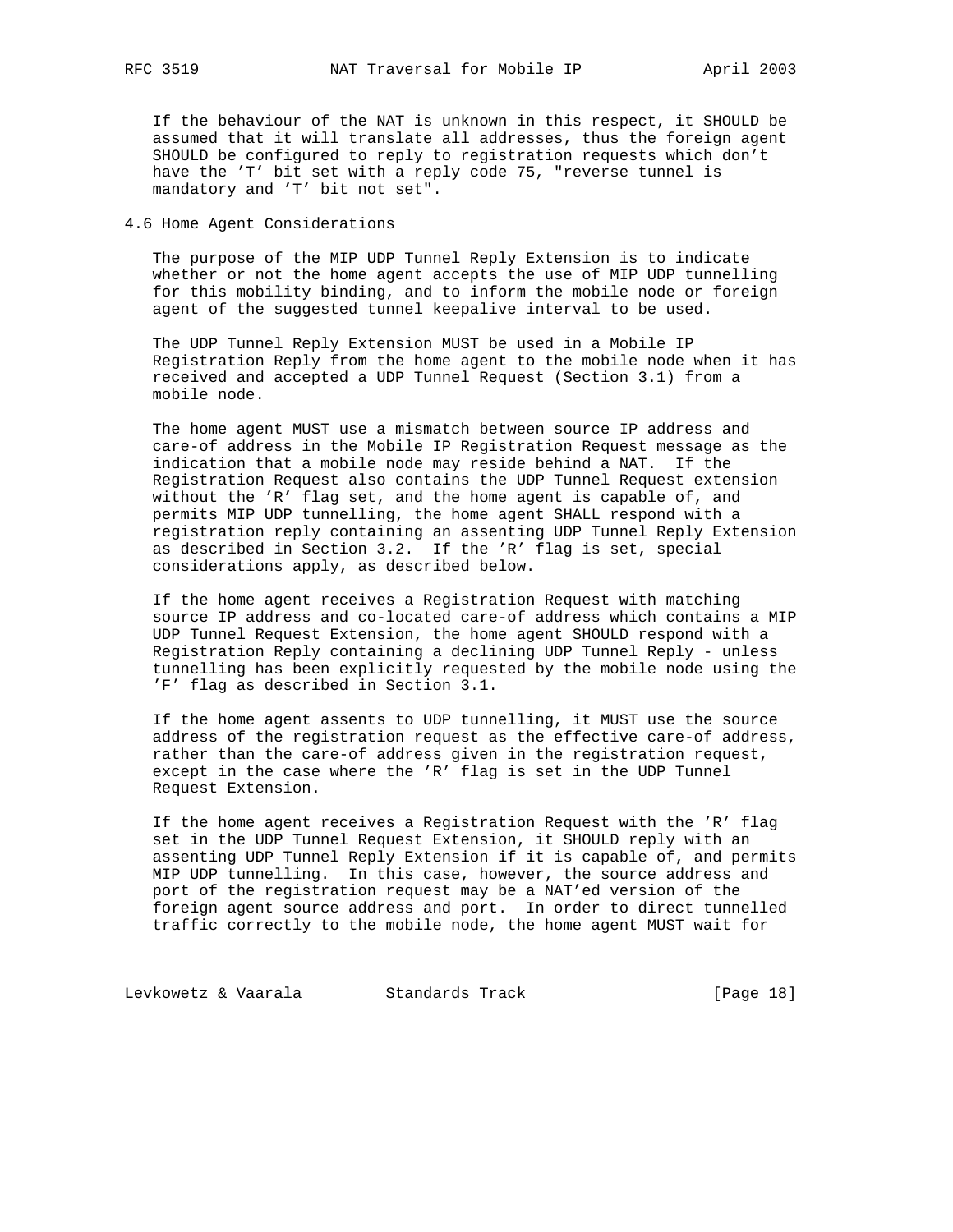the first keepalive packet from the mobile node to arrive, before it can send traffic back to the correct NAT port (the one which is mapped to the MN). In this case, the home agent MUST check that the outer source address (but not the port) of this keepalive packet is identical with the source address of the corresponding registration request. The inner source address (that of the encapsulated ICMP echo request) MUST be the home address of the mobile node, and the inner destination address MUST be that of the home agent. If all this holds, the outer source address and port of this keepalive packet SHALL be used by the HA as the outer destination address and port of the MIP UDP tunnel when forwarding traffic to the mobile node.

 The home agent SHOULD be consistent in acknowledging support for UDP tunnelling or not. A home agent which understands the UDP Tunnel Request Extension and is prepared to respond positively to such a request SHOULD also respond with a UDP Tunnel Reply Extension containing a declining reply code if use of MIP UDP tunnelling is not indicated for a session. The mobile node MUST NOT assume such behaviour from the home agent, since the home agent may undergo a software change with reboot, a policy change or a replacement; and consequently a change of behaviour.

4.6.1 Error Handling

The following actions take place when things go wrong.

The HA does not support the UDP Tunnel Request extension:

 The home agent ignores the extension and proceeds normally, which would be to refuse the registration if the IP source address does not match the care-of address, the home address or 0.0.0.0. Even if the HA mistakenly does accept the registration, the mobile node will not be able to receive forward tunnelled data if it is behind a NAT.

 (It would be beneficial to have the mobile node de-register in this case. The mobile node, however, normally has no way of telling that it is behind a NAT if it does not receive a UDP Tunnelling Reply.)

NAT detected by home agent, but traversal not allowed:

 In some cases the home agent may disable NAT traversal even though it supports the UDP Tunnel Request extension and a NAT is detected. In this case, the home agent SHOULD send a Registration Reply with the Code field set to 129, "administratively prohibited".

Levkowetz & Vaarala Standards Track [Page 19]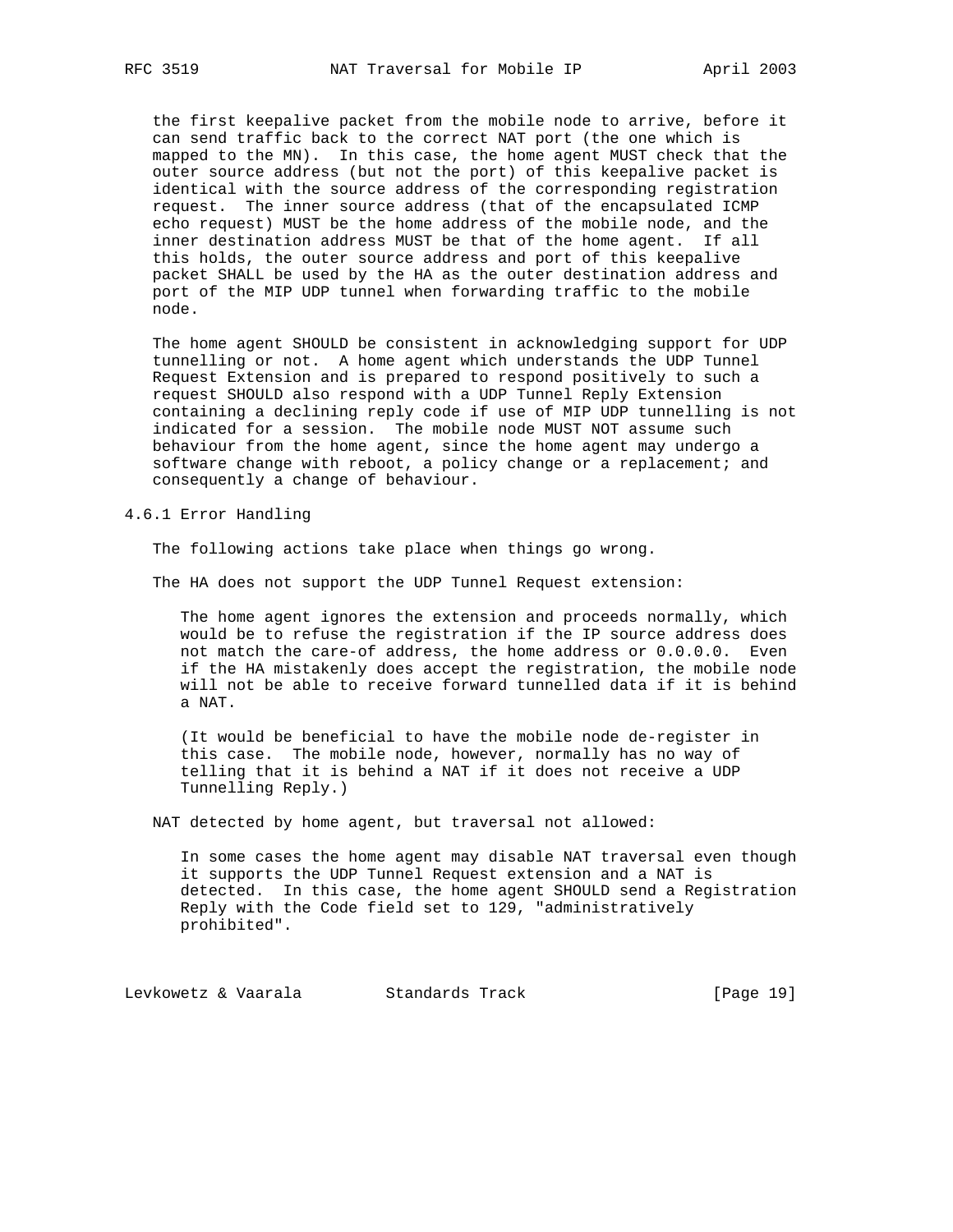NAT not detected, 'F' flag set, but home agent does not allow forced use of MIP UDP tunnelling:

 The home agent SHOULD send a Registration Reply with the Code field set to 129, "administratively prohibited".

 UDP Tunnel Request extension sent by the mobile node (placed before the MN-HA authentication extension), but 'D' bit in registration request header not set:

 The home agent SHOULD send a Registration Reply with the Code field set to 134, "poorly formed Request".

 UDP Tunnel Request extension sent by the foreign agent (placed after the MN-HA authentication extension), but 'D' bit is set:

 The home agent SHOULD send a Registration Reply with the Code field set to 134, "poorly formed Request".

Reserved 3 field of UDP Tunnel Request extension is nonzero:

 The home agent SHOULD send a Registration Reply with the Code field set to 134, "poorly formed Request".

 Encapsulation type requested in UDP Tunnel Request extension is unsupported:

 The home agent SHOULD send a Registration Reply with the Code field set to ERROR\_HA\_UDP\_ENCAP\_UNAVAIL, "Requested UDP tunnel encapsulation unavailable" defined in Section 3.5.

4.7 MIP signalling versus tunnelling

 UDP tunnelling SHALL be used only for data packets, and only when the mobility binding used for sending was established using the UDP Tunnel Request, and accepted by an UDP Tunnel Reply from the home agent. After MIP UDP tunnelling has been established for a mobility binding, data packets that are forward or reverse tunnelled using this mobility binding MUST be tunnelled using MIP UDP tunnelling, not IP-in-IP tunnelling or some other tunnelling method.

As a consequence:

- Mobile IP signalling is never tunnelled.
- When using simultaneous bindings, each binding may have a different type (i.e., UDP tunnelling bindings may be mixed with non-UDP tunnelling bindings).

Levkowetz & Vaarala Standards Track [Page 20]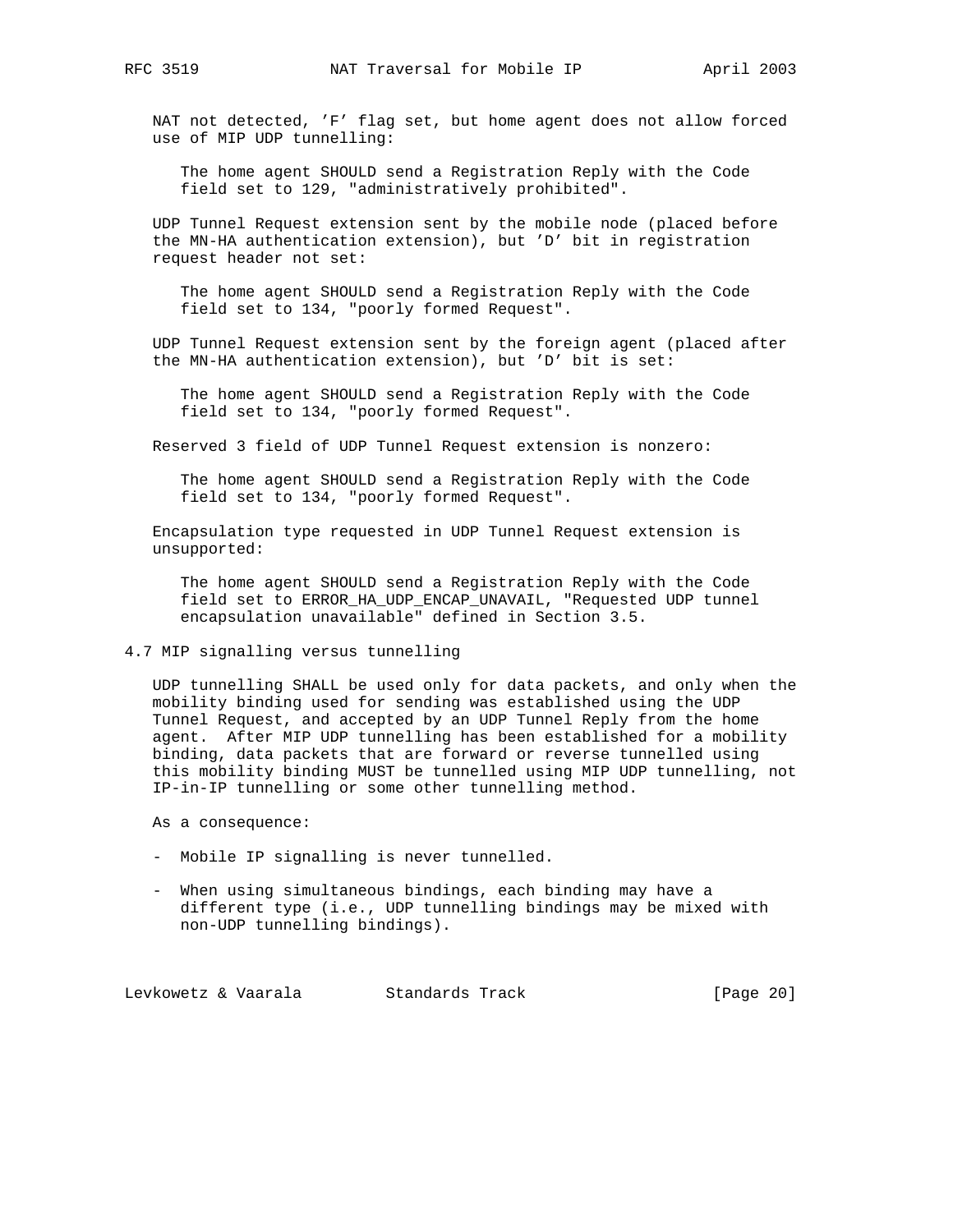- Tunnelling is only allowed for the duration of the binding lifetime.
- 4.8 Packet fragmentation

From RFC 3022 [12]:

 "Translation of outbound TCP/UDP fragments (i.e., those originating from private hosts) in NAPT set-up are doomed to fail. The reason is as follows. Only the first fragment contains the TCP/UDP header that would be necessary to associate the packet to a session for translation purposes. Subsequent fragments do not contain TCP/UDP port information, but simply carry the same fragmentation identifier specified in the first fragment. Say, two private hosts originated fragmented TCP/UDP packets to the same destination host. And, they happened to use the same fragmentation identifier. When the target host receives the two unrelated datagrams, carrying same fragmentation id, and from the same assigned host address, it is unable to determine which of the two sessions the datagrams belong to. Consequently, both sessions will be corrupted."

 Because of this, if the mobile node or foreign agent for any reason needs to send fragmented packets, the fragmentation MUST be done prior to the encapsulation. This differs from the case for IP-in-IP tunnelling, where fragmentation may be done before or after encapsulation, although RFC 2003 [4] recommends doing it before encapsulation.

 A similar issue exists with some firewalls, which may have rules that only permit traffic on certain TCP and UDP ports, and not arbitrary outbound (or inbound) IP traffic. If this is the case and the firewall is not set to do packet reassembly, a home agent behind a firewall will also have to do packet fragmentation before MIP UDP encapsulation. Otherwise, only the first fragment (which contains the UDP header) will be allowed to pass from the home agent out through the firewall.

 For this reason, the home agent SHOULD do packet fragmentation before it does MIP UDP encapsulation.

4.9 Tunnel Keepalive

 As the existence of the bi-directional UDP tunnel through the NAT is dependent on the NAT keeping state information associated with a session, as described in RFC 2663 [11], and as the NAT may decide that the session has terminated after a certain time, keepalive messages may be needed to keep the tunnel open. The keepalives should be sent more often than the timeout value used by the NAT.

Levkowetz & Vaarala Standards Track [Page 21]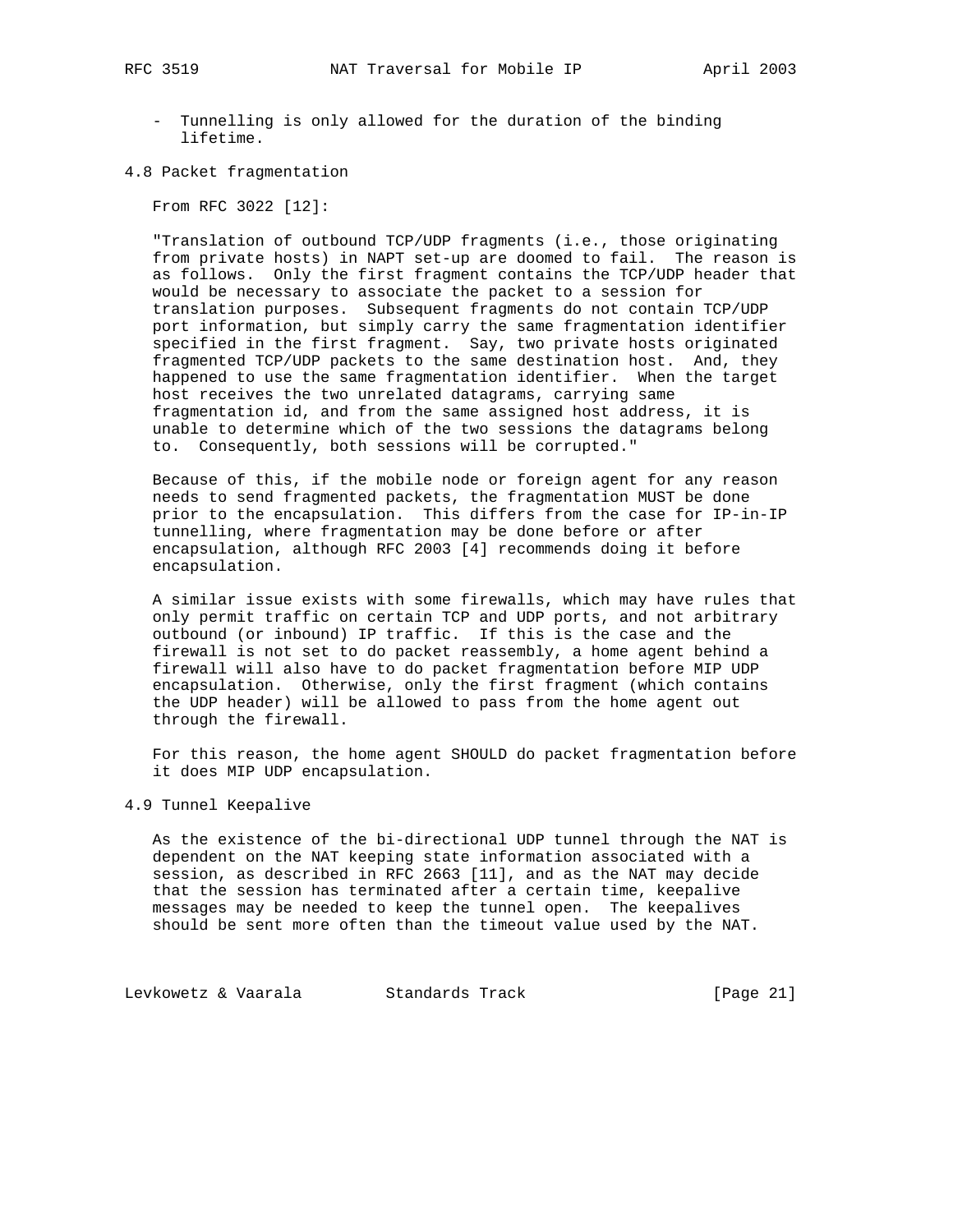This timeout may be assumed to be a couple of minutes, according to RFC 2663 [11], but it is conceivable that shorter timeouts may exist in some NATs.

 For this reason the extension used to set up the UDP tunnel has the option of setting the keepalive message interval to another value than the default value, see Section 3.2.

 The keepalive message sent MUST consist of a properly UDP encapsulated ICMP echo request directed to the home agent.

 For each mobility binding which has UDP tunnelling established, the non-HA endpoint of the Mobile-IP UDP tunnel MUST send a keepalive packet if no other packet to the HA has been sent in K seconds. Here K is a parameter with a default value of 110 seconds. K may be set to another value by the HA as described in the UDP tunnelling reply extension (Section 3.2).

 Except for the case where the mobile node registers with a co-located address through an FA (see Section 4.11) MIP UDP tunnelling is done using the same ports that have already been used for the registration request / reply exchange. The MN or FA will send its first keepalive message at the earliest K seconds after the registration request was sent. The same UDP source port MUST be used for the keepalive messages as was used for the original Registration Messages and for data messages.

 The remote UDP tunnel endpoint MUST use two-way keepalives consisting of UDP encapsulated ICMP Echo Request/Reply messages. The rationale for using two-way keepalives is two-fold:

- 1. Two-way keepalives allow the mobile node to detect loss of a NAT mapping. Detection of NAT mapping loss in turn allows the MN to compensate by re-registering and using a shorter keepalive to avoid loss of NAT mappings in the future.
- 2. One-way keepalives (keepalives sent by MN or FA, but without any reply from the home agent) actually cause more keepalive traffic overhead; the keepalive messages have to be sent more frequently to compensate for occasional loss of keepalive messages. In contrast, two-way keepalives are acknowledged, and retransmissions occur only when a response is not received for a keepalive request within a reasonable time.

4.10 Detecting and compensating for loss of NAT mapping

 When a mobile node is using UDP encapsulated ICMP Echo Request/Reply messages as keepalives, it will have to deal with the possibility

Levkowetz & Vaarala Standards Track [Page 22]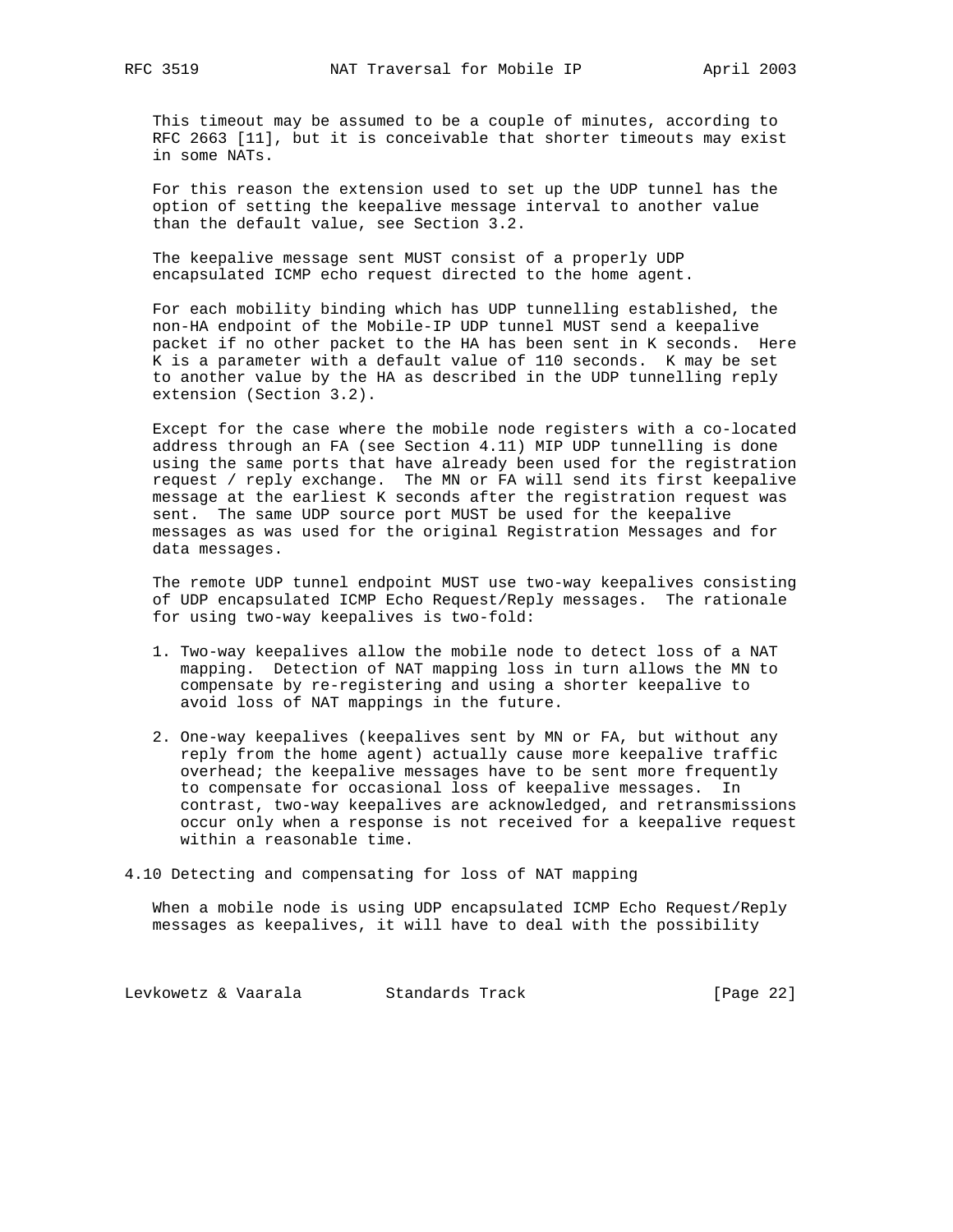that a NAT mapping is lost by a NAT device. The crucial thing here is of course not the loss of the NAT mapping in itself; but rather that the home agent, in the absence of a Registration Request through the new mapping, will continue to send traffic to the NAT port associated with the old mapping.

 If the mobile node does not get a reply to its UDP encapsulated ICMP Echo Request even after a number of retransmissions, and is still connected to the same router that was used to establish the current mobility binding, the mobile node SHOULD re-register with the home agent by sending an Registration Request. This lets the HA know about the new NAT mapping and restores connectivity between mobile node and home agent.

 Having established a new mobility binding, the mobile node MAY use a shorter keepalive interval than before the NAT mapping was lost; in particular, the mobile node MAY deviate from the keepalive interval assigned by the home agent. If the binding loss continues to occur, the mobile node may shorten the keepalive interval each time it re registers, in order to end up with a keepalive interval that is sufficient to keep the NAT mapping alive. The strategy used to arrive at a keepalive interval when a NAT mapping is lost is implementation dependent. However, the mobile node MUST NOT use a keepalive less than 10 seconds.

 Note that the above discussion only applies when the mobile node is re-registering through the same router, and thus presumably through the same NAT device that lost a NAT mapping earlier. If the MN moves and still finds itself behind a NAT, it SHOULD return to its original keepalive interval (the default value, or as assigned by the home agent) and it SHOULD NOT do any keepalive interval compensation unless it discovers a loss of NAT mapping in the new environment.

 The home agent MUST NOT attempt to detect or compensate for NAT binding loss by dynamically changing the keepalive interval assigned in the Registration Reply; the home agent does not have enough information to do this reliably and should thus not do it at all. The mobile node is in a much better position to determine when a NAT mapping has actually been lost. Note also that a MN is allowed to let a NAT mapping expire if the MN no longer needs connectivity.

 The discussion above does only in a limited sense apply to a foreign agent which is situated behind a NAT and using MIP UDP tunnelling. In this case, it is a matter of permanently configuring the FA to use a keepalive interval which is lower than the NAT mapping lifetime, rather than trying to dynamically adapt to the binding lifetimes of different NATs.

Levkowetz & Vaarala Standards Track [Page 23]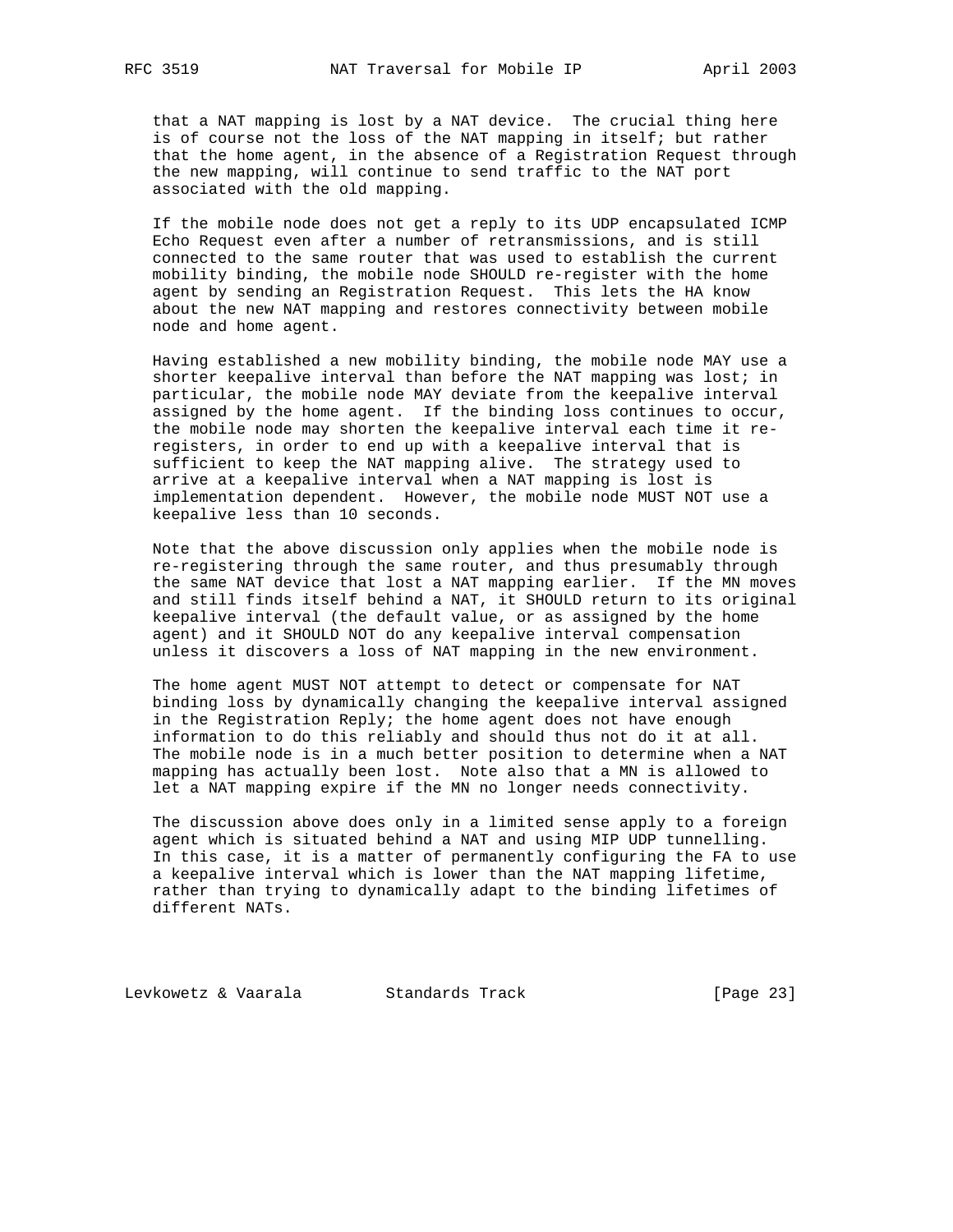#### 4.11 Co-located registration through FA

 This section summarizes the protocol details which have been necessary in order to handle and support the case when a mobile node registers with a co-located address through a foreign agent, due to the FA advertisements having the 'R' bit set. It gives background information, but lists no new requirements.

 When a mobile registers a co-located care-of address through an FA, the registration request which reaches the HA will have a different care-of address in the registration request compared to the source address in the registration request IP-header. If the registration request also contains a UDP Tunnel Request Extension, the HA will erroneously set up a UDP tunnel, which will go to the FA instead of the MN. For this reason, as mentioned in Section 4.4, the mobile node must not include a UDP Tunnel Request Extension in the registration if it is registering a co-located address through an FA which does not have the 'U' bit set in its advertisements.

 In order to still be able to use MIP UDP tunnelling in this case, foreign agents which are situated behind a NAT are encouraged to send advertisements which have the 'U' bit set, as described in Section 3.4.

 If the FA advertisement has the 'U' bit set, indicating that it is behind a NAT, and also the 'R' bit set, and the mobile node wishes to use a co-located care-of address, it MUST set the 'R' flag in the UDP Tunnel Request Extension, in order to inform the HA of the situation so that it may act appropriately, as described in Section 4.4.

 Because the UDP tunnel is now taking another path than the registration requests, the home agent, when handling registrations of this type, must wait till the arrival of the first keepalive packet before it can set up the tunnel to the correct address and port. To reduce the possibility of tunnel hijacking by sending a keepalive with a phony source address, it is required that only the port of the keepalive packet may be different from that of the registration request; the source address must be the same. This means that if the FA and MN are communicating with the HA through different NATs, the connection will fail.

- 5. Implementation Issues
- 5.1 Movement Detection and Private Address Aliasing

 In providing a mobile node with a mechanism for NAT traversal of Mobile IP traffic, we expand the address space where a mobile node may function and acquire care-of addresses. With this comes a new

Levkowetz & Vaarala Standards Track [Page 24]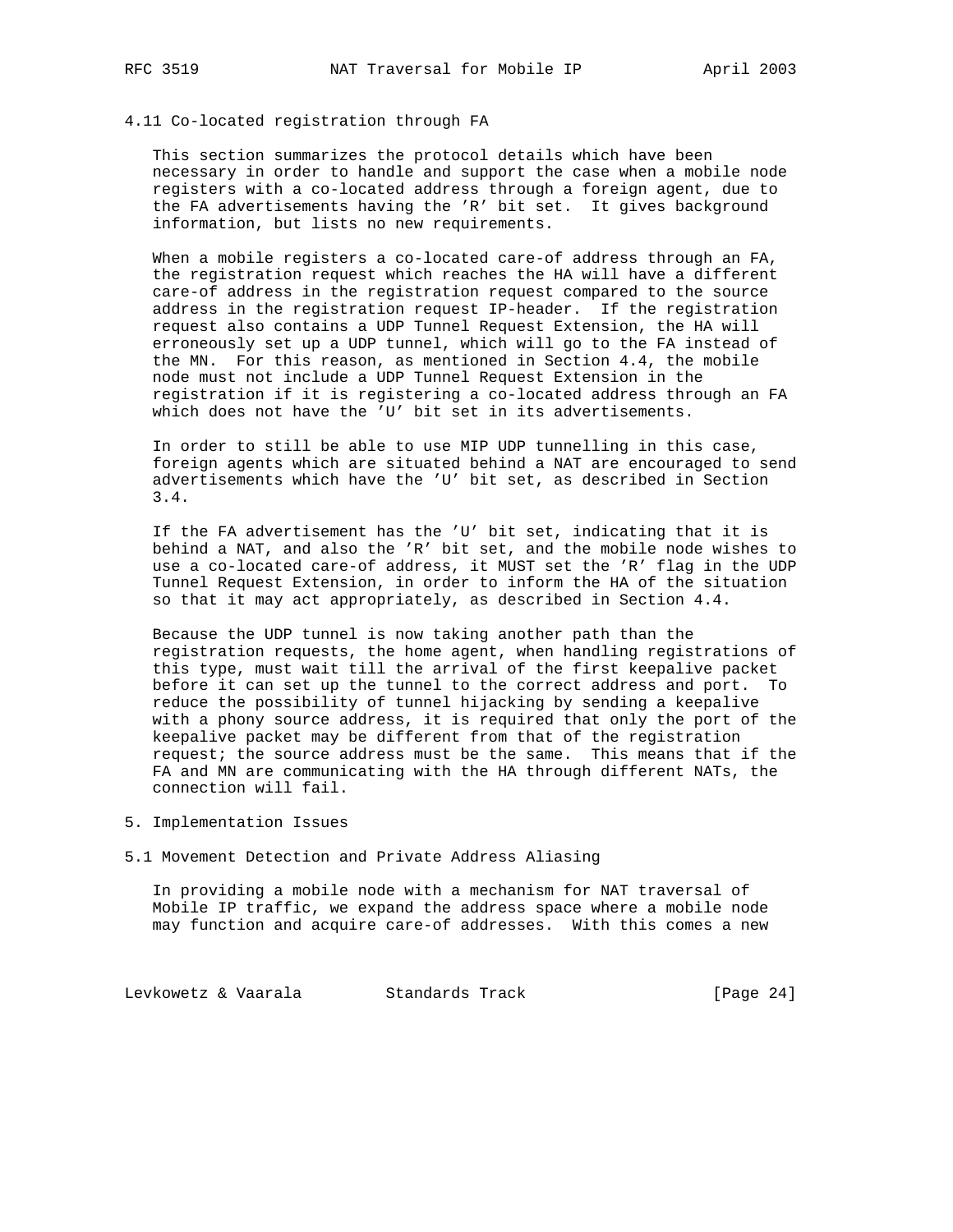problem of movement detection and address aliasing. We here have a case which may not occur frequently, but is mentioned for completeness:

 Since private networks use overlapping address spaces, they may be mistaken for one another in some situations; this is referred to as private address aliasing in this document. For this reason, it may be necessary for mobile nodes implementing this specification to monitor the link layer address(es) of the gateway(s) used for sending packets. A change in the link layer address indicates probable movement to a new network, even if the IP address remains reachable using the new link layer address.

 For instance, a mobile node may obtain the co-located care-of address 10.0.0.1, netmask 255.0.0.0, and gateway 10.255.255.254 using DHCP from network #1. It then moves to network #2, which uses an identical addressing scheme. The only difference for the mobile node is the gateway's link layer address. The mobile node should store the link layer address it initially obtains for the gateway (using ARP, for instance). The mobile node may then detect changes in the link layer address in successive ARP exchanges as part of its ordinary movement detection mechanism.

 In rare cases the mobile nodes may not be able to monitor the link layer address of the gateway(s) it is using, and may thus confuse one point of attachment with another. This specification does not -<br>explicitly address this issue. The potential traffic blackout caused by this situation may be limited by ensuring that the mobility binding lifetime is short enough; the re-registration caused by expiration of the mobility binding fixes the problem (see Section 5.2).

#### 5.2 Mobility Binding Lifetime

 When responding to a registration request with a registration reply, the home agent is allowed to decrease the lifetime indicated in the registration request, as covered in RFC 3344 [10]. When using UDP tunnelling, there are some cases where a short lifetime is beneficial.

 First, if the NAT mapping maintained by the NAT device is dropped, a connection blackout will arise. New packets sent by the mobile node (or the foreign agent) will establish a new NAT mapping, which the home agent will not recognize until a new mobility binding is established by a new registration request.

 A second case where a short lifetime is useful is related to the aliasing of private network addresses. In case the mobile node is

Levkowetz & Vaarala Standards Track [Page 25]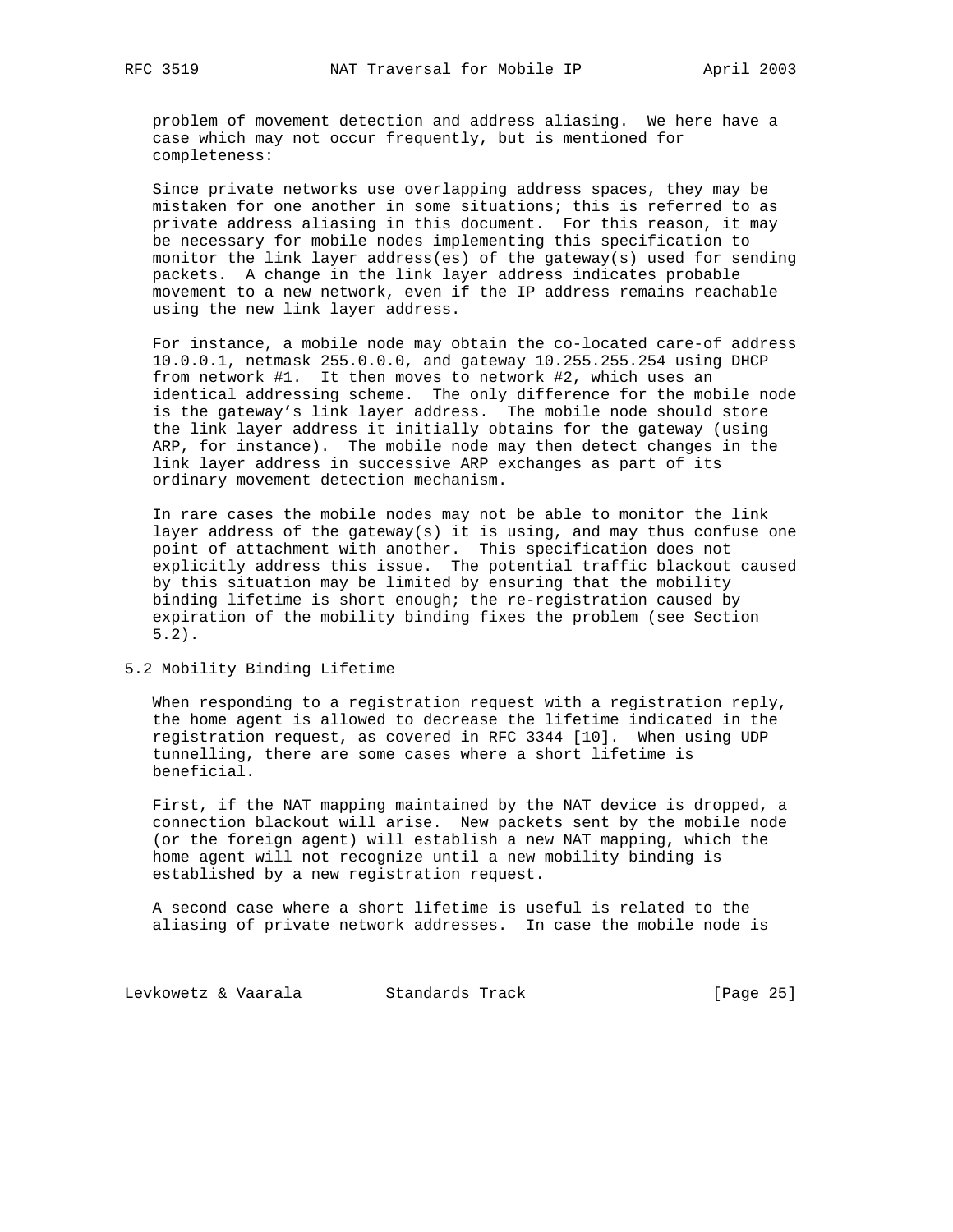not able to detect mobility and ends up behind a new NAT device (as described in Section 5.1), a short lifetime will ensure that the traffic blackout will not be exceedingly long, and is terminated by a re-registration.

 The definition of "short lifetime" in this context is dependent on the requirements of the usage scenario. Suggested maximum lifetime returned by the home agent is 60 seconds, but in case the abovementioned scenarios are not considered a problem, longer lifetimes may of course be used.

6. Security Considerations

 The ordinary Mobile IP security mechanisms are also used with the NAT traversal mechanism described in this document. However, there is one noticeable change: the NAT traversal mechanism requires that the HA trust unauthenticated address (and port) fields possibly modified by NATs.

 Relying on unauthenticated address information when forming or updating a mobility binding leads to several redirection attack vulnerabilities. In essence, an attacker may do what NATs do, i.e., modify addresses and ports and thus cause traffic to be redirected to a chosen address. The same vulnerabilities apply to both MN-HA and FA-HA NAT traversal.

 In more detail: without a NAT, the care-of address in the registration request will be directly used by the HA to send traffic back to the MN (or the FA), and the care-of address is protected by the MN-HA (or FA-HA) authentication extension. When communicating across a NAT, the effective care-of address from the HA point of view is that of the NAT, which is not protected by any authentication extension, but inferred from the apparent IP source address of received packets. This means that by using the mobile IP registration extensions described in this document to enable traversal of NATs, one is opening oneself up to having the care-of address of a MN (or a FA) maliciously changed by an attacker.

 Some, but not all, of the attacks could be alleviated to some extent by using a simple routability check. However, this document does not specify such a mechanism for simplicity reasons and because the mechanism would not protect against all redirection attacks. To limit the duration of such redirection attacks, it is RECOMMENDED to use a conservative (that is, short) mobility binding lifetime when using the NAT traversal mechanism specified in this document.

The known security issues are described in the sections that follow.

Levkowetz & Vaarala Standards Track [Page 26]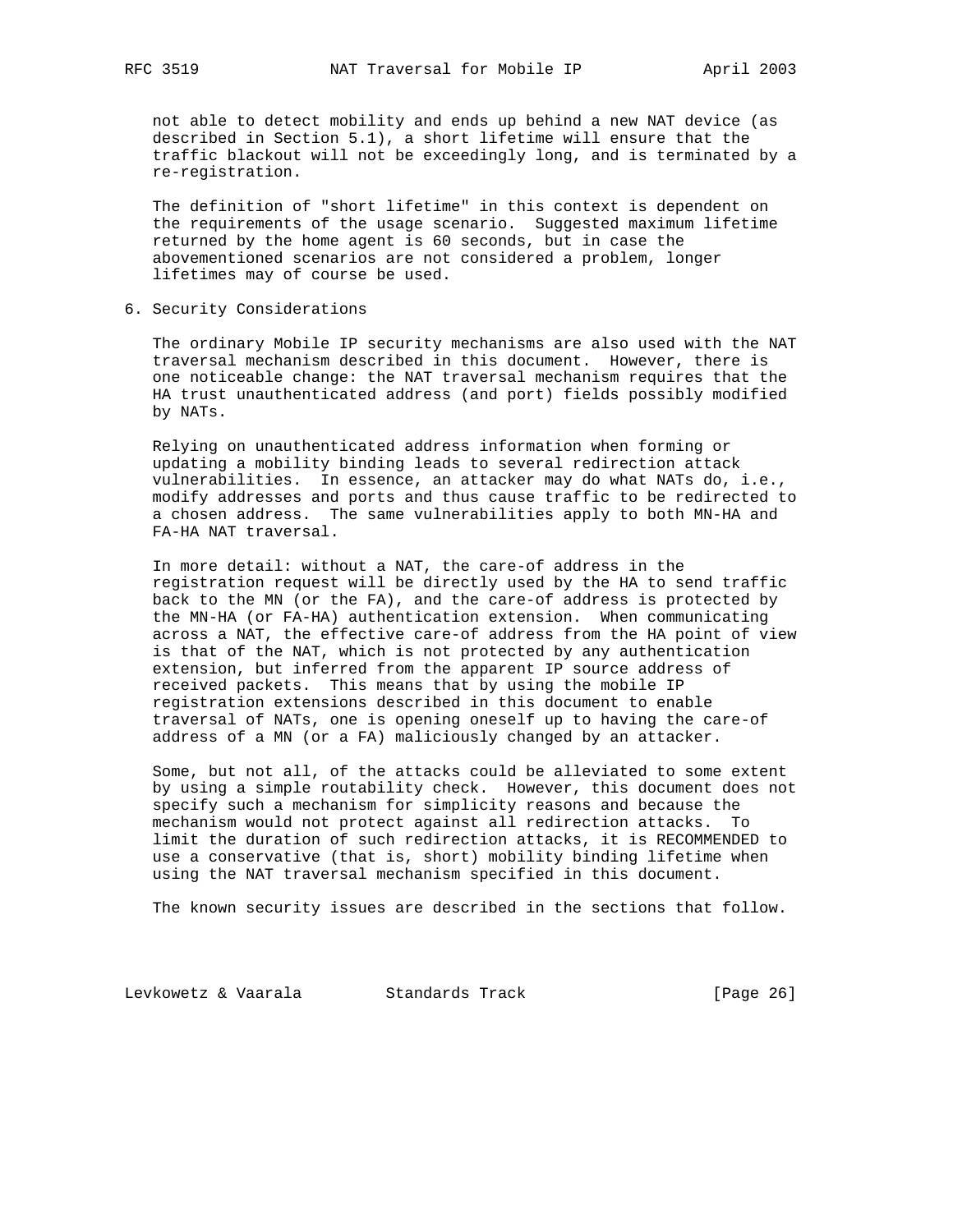# 6.1 Traffic Redirection Vulnerabilities

6.1.1 Manipulation of the Registration Request Message

 An attacker on the route between the mobile node (or foreign agent) and the home agent may redirect mobility bindings to a desired address simply by modifying the IP and UDP headers of the Registration Request message. Having modified the binding, the attacker no longer needs to listen to (or manipulate) the traffic. The redirection is in force until the mobility binding expires or the mobile node re-registers.

 This vulnerability may be used by an attacker to read traffic destined to a mobile node, and to send traffic impersonating the mobile node. The vulnerability may also be used to redirect traffic to a victim host in order to cause denial-of-service on the victim.

 The only defense against this vulnerability is to have a short time between re-registrations, which limits the duration of the redirection attack after the attacker has stopped modifying registration messages.

#### 6.1.2 Sending a Bogus Keepalive Message

 When registering through an FA using a co-located care-of address, another redirection vulnerability opens up. Having exchanged Registration Request/Reply messages with the HA through the FA, the MN is expected to send the first keepalive message to the HA, thus finalizing the mobility binding (the binding will remain in a "half bound" state until the keepalive is received).

 Having observed a Registration Request/Reply exchange, an attacker may send a bogus keepalive message assuming that the mobility binding is in the "half bound" state. This opens up a similar redirection attack as discussed in Section 6.1.1. Note, however, that the attacker does not need to be able to modify packets in flight; simply being able to observe the Registration Request/Reply message exchange is sufficient to mount the attack.

 With this in mind, the home agent MUST NOT accept a keepalive message from a different source IP address than where the Registration Request came from, as specified in Section 4.6. This requirement limits the extent of the attack to redirecting the traffic to a bogus UDP port, while the IP address must remain the same as in the initial Registration Request.

Levkowetz & Vaarala Standards Track [Page 27]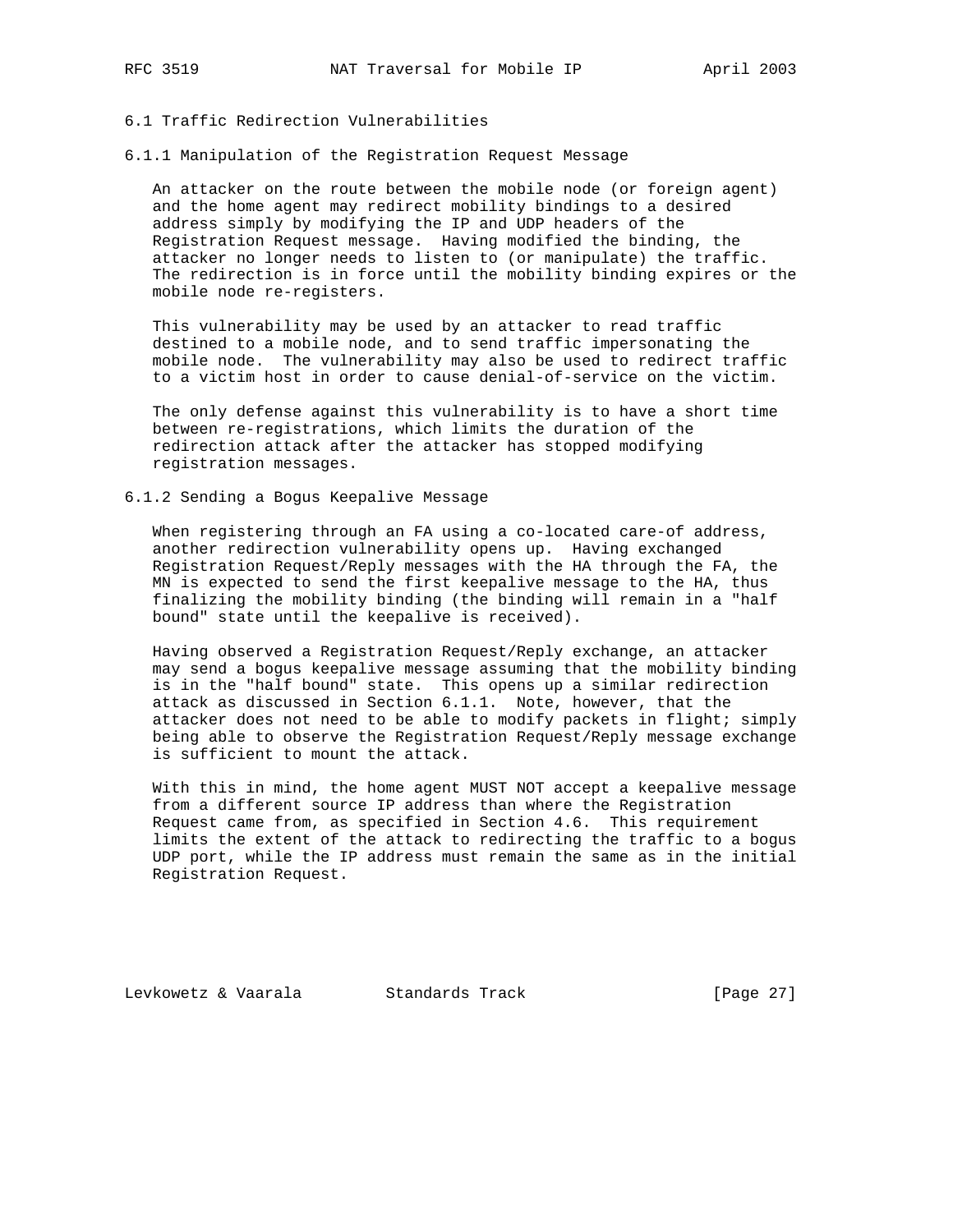The only defenses against this vulnerability are: (1) to have a short time between re-registrations, which limits the duration of the redirection attack after the attacker has stopped sending bogus keepalive messages, and (2) to minimize the time the binding is in a "half bound" state by having the mobile node send the first keepalive message immediately after receiving an affirmative registration reply.

# 6.2 Use of IPsec

 If the intermediate network is considered insecure, it is recommended that IPsec be used to protect user data traffic. However, IPsec does not protect against the redirection attacks described previously, other than to protect confidentiality of hijacked user data traffic.

 The NAT traversal mechanism described in this document allows all IPsec-related traffic to go through NATs without any modifications to IPsec. In addition, the IPsec security associations do not need to be re-established when the mobile node moves.

## 6.3 Firewall Considerations

 This document does not specify a general firewall traversal mechanism. However, the mechanism makes it possible to use only a single address and a port for all MN-HA (or FA-HA) communication. Furthermore, using the same port for the MIP UDP tunnelled traffic as for control messages makes it quite probable that if a MIP registration can reach the home agent, MIP tunnelling and reverse tunnelling using the described mechanism will also work.

# 7. UNSAF Considerations

 The mechanism described in this document is not an "UNilateral Self- Address Fixing" (UNSAF) mechanism. Although the mobile node makes no attempt to determine or use the NAT translated address, the mobile node through the registration process does attempt to keep the NAT mapping alive through refresh messages. This section attempts to address issues that may be raised through this usage through the framework of the unsaf considerations IAB document [13].

1. Precise definition.

 This proposal extends the Mobile IP v4 registration process to work across intervening NATs. The Home Agent detects the presence of the NAT by examining the source address in the packet header and comparing it with the address contained in the registration message.

Levkowetz & Vaarala Standards Track [Page 28]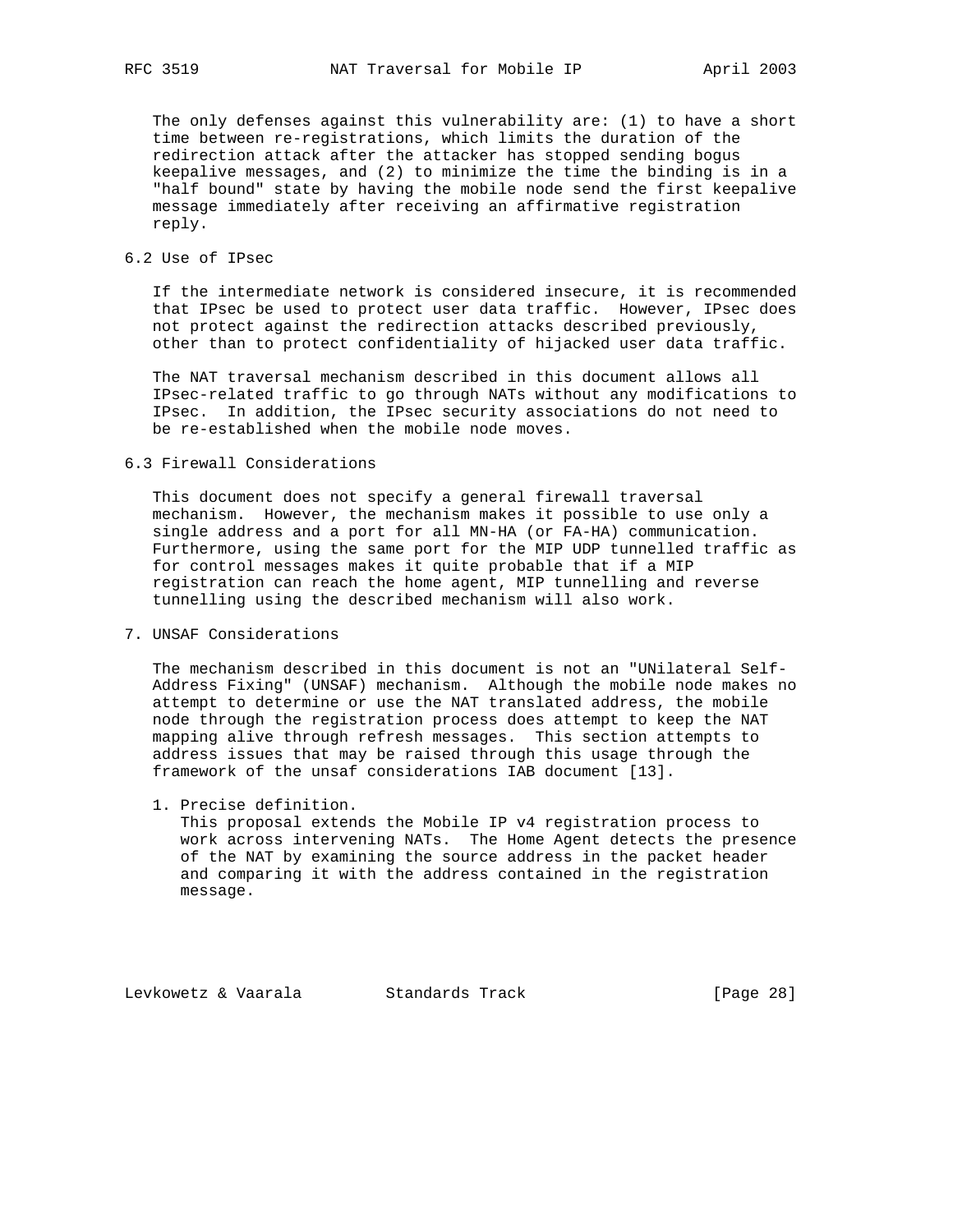The NAT address and port detected by the home agent are not exported or communicated to any other node anywhere.

2. Exit strategy.

 This mechanism will go out of use as IPv6 and Mobile IP v6 is deployed, obviating the need for MIPv4 NAT traversal.

 It can also be noted that this mechanism makes no changes to the base MIPv4 protocol which makes it dependent on the presence of NATs or the current extensions - i.e., no additional protocol changes would be needed if NATs were to go away.

- 3. Issues making systems more brittle. The specific issue which is relevant here is that the effective care-of address (being the source address in the IP header received by the HA) is not protected by the Mobile IP authentication extension, and therefore may be spoofed. This is discussed in some detail in Section 6, Security Considerations.
- 4. Requirements for longer term solutions. The trivial long term solution is a transition to an environment where NATs are not required. The most obvious such environment would be an IPv6 based internet.

In the presence of NATs, an improved solution would require

- \* the ability to discover the translations done by each NAT along the route
- \* the ability to validate the authority of each NAT to do those translations
- \* communicating as part of the signed registration request the address of the NAT closest to the HA, for use as the effective care-of address from the viewpoint of the HA.
- \* configuration of all intermediate NATs to accept only packets from the neighbour NATs.
- 5. Impact on existing, deployed NATs. One precursor of the mechanism described here has been used successfully across deployed NATs in Sweden, Germany, England, Japan and the USA, without necessitating neither adjustments of the NATs in question, nor adjustment of any protocol parameters. At the time of writing, little experience exist with the exact implementation proposed in this document, but effort has been put into making this mechanism even more robust and adaptive than its precursors.

Levkowetz & Vaarala Standards Track [Page 29]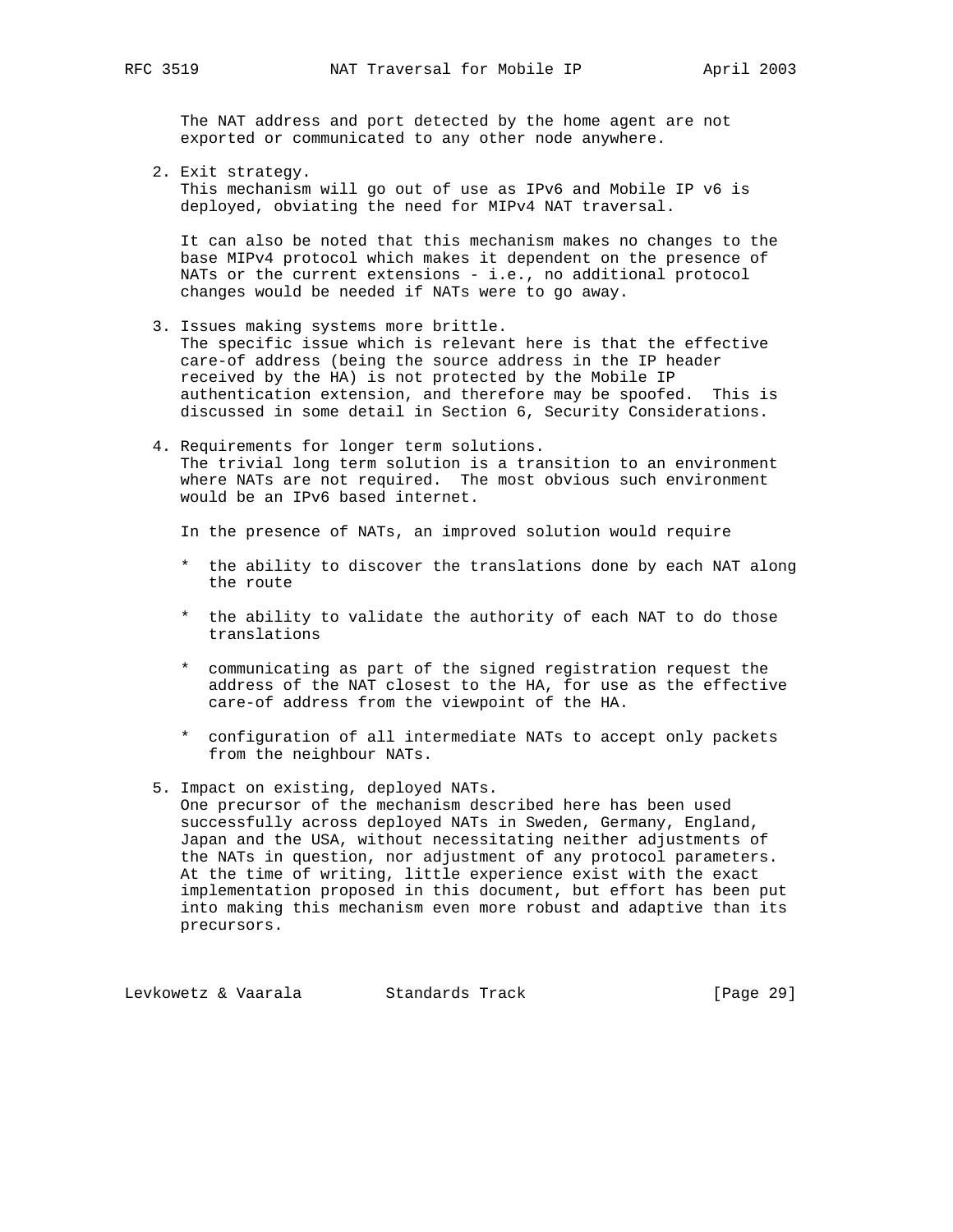With respect to the base Mobile IP specification, the impact of this document is that an increased frequency of registration requests is recommended from a security perspective when the NAT traversal mechanism is used.

# 8. IANA Considerations

 The numbers for the extensions defined in this document have been taken from the numbering space defined for Mobile IP messages, registration extensions and error codes defined in RFC 3344 [10]. This document proposes one new message, two new extensions and a new error code that require type numbers and an error code value that have been assigned by IANA. The two new extensions also introduce two new sub-type numbering spaces to be managed by IANA.

 Section 3.1 defines a new Mobile IP extension, the UDP Tunnel Request Extension. The type number for this extension is 144. This extension introduces a new sub-type numbering space where the value 0 has been assigned to this extension. Approval of new Tunnel Request Extension sub-type numbers is subject to Expert Review, and a specification is required [7].

 Section 3.2 defines a new Mobile IP extension, the UDP Tunnel Reply Extension. The type value for this extension is 44. This extension introduces a new sub-type numbering space where the value 0 has been assigned to this extension. Approval of new Tunnel Reply Extension sub-type numbers is subject to Expert Review, and a specification is required [7].

 Section 3.3 defines a new Mobile IP message, the Tunnel Data message. The type value for this message is 4.

 Section 3.5 defines a new error code, ERROR\_HA\_UDP\_ENCAP\_UNAVAIL: "Requested UDP tunnel encapsulation unavailable", from the numbering space for values defined for use with the Code field of Mobile IP Registration Reply Messages. Code number 142 has been assigned from the subset "Error Codes from the Home Agent".

 The values for the Next Header field in the MIP Tunnel Data Message (Section 3.3) shall be the same as those used for the Protocol field of the IP header [2], and requires no new number assignment.

9. Intellectual Property Rights

 The IETF has been notified of intellectual property rights claimed in regard to some or all of the specification contained in this document. For more information consult the online list of claimed rights (www.ietf.org/ipr.html).

Levkowetz & Vaarala Standards Track [Page 30]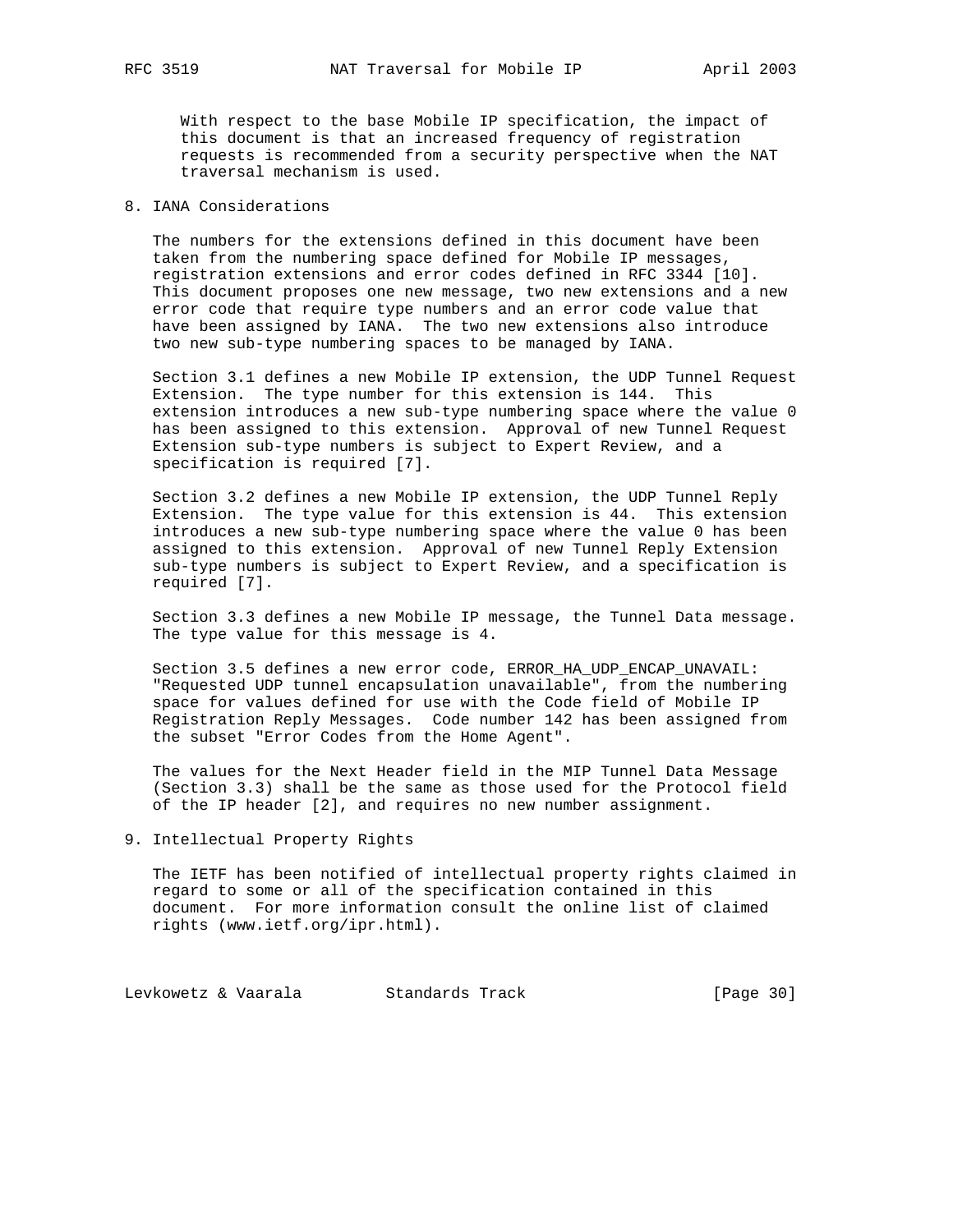#### 10. Acknowledgements

 Much of the text in Section 4.2 has been taken almost verbatim from RFC 2003, IP Encapsulation within IP [4].

 Adding support for the FA case was suggested by George Tsirtsis and Frode B. Nilsen. Roy Jose pointed out a problem with binding updates, and Frode, Roy and George pointed out that there are cases where triangular routes may work, and suggested that reverse tunnelling need not be mandatory. Roy and Qiang Zhang drew attention to a number of sections which needed to be corrected or stated more clearly.

 Phil Roberts helped remove a number of rough edges. Farid Adrangi pointed out the DoS issue now covered in Security Considerations (Section 6). Francis Dupont's helpful comments made us extend the Security Considerations section to make it more comprehensive and clear. Milind Kulkarni and Madhavi Chandra pointed out the required match between the FA source and care-of addresses when the mechanism is used by an FA, and also contributed a number of clarifications to the text.

 Thanks also to our co-workers, Ilkka Pietikainen, Antti Nuopponen and Timo Aalto at Netseal and Hans Sjostrand, Fredrik Johansson and Erik Liden at ipUnplugged. They have read and re-read the text, and contributed many valuable corrections and insights.

- 11. Normative References
	- [1] Postel, J., "User Datagram Protocol", STD 6, RFC 768, August 1980.
	- [2] Postel, J., "Internet Protocol", STD 5, RFC 791, September 1981.
	- [3] Hanks, S., Li, T., Farinacci, D. and P. Traina, "Generic Routing Encapsulation (GRE)", RFC 1701, October 1994.
	- [4] Perkins, C., "IP Encapsulation within IP", RFC 2003, October 1996.
	- [5] Perkins, C., "Minimal Encapsulation within IP", RFC 2004, October 1996.
	- [6] Bradner, S., "Key words for use in RFCs to Indicate Requirement Levels", BCP 14, RFC 2119, March 1997.
	- [7] Narten, T. and H. Alvestrand, "Guidelines for Writing an IANA Considerations Section in RFCs", BCP 26, RFC 2434, October 1998.

Levkowetz & Vaarala Standards Track [Page 31]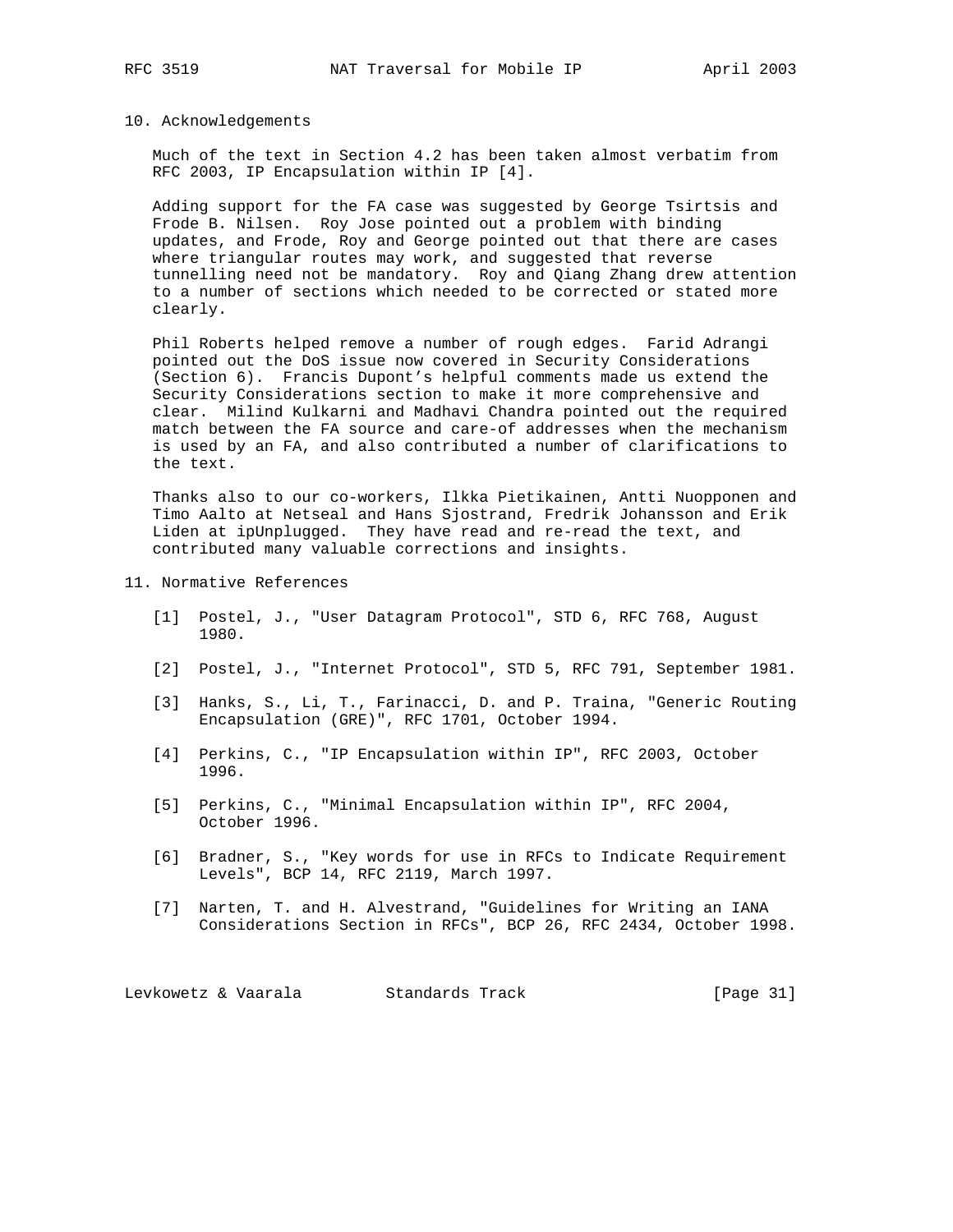- [8] Farinacci, D., Li, T., Hanks, S., Meyer, D. and P. Traina, "Generic Routing Encapsulation (GRE)", RFC 2784, March 2000.
- [9] Montenegro, G., "Reverse Tunneling for Mobile IP, revised", RFC 3024, January 2001.
- [10] Perkins, C., "IP Mobility Support for IPv4", RFC 3344, August 2002.
- 12. Informative References
	- [11] Srisuresh, P. and M. Holdrege, "IP Network Address Translator (NAT) Terminology and Considerations", RFC 2663, August 1999.
- [12] Srisuresh, P. and K. Egevang, "Traditional IP Network Address Translator (Traditional NAT)", RFC 3022, January 2001.
	- [13] Daigle, L., Editor, and IAB, "IAB Considerations for UNilateral Self-Address Fixing (UNSAF)", RFC 3424, November 2002.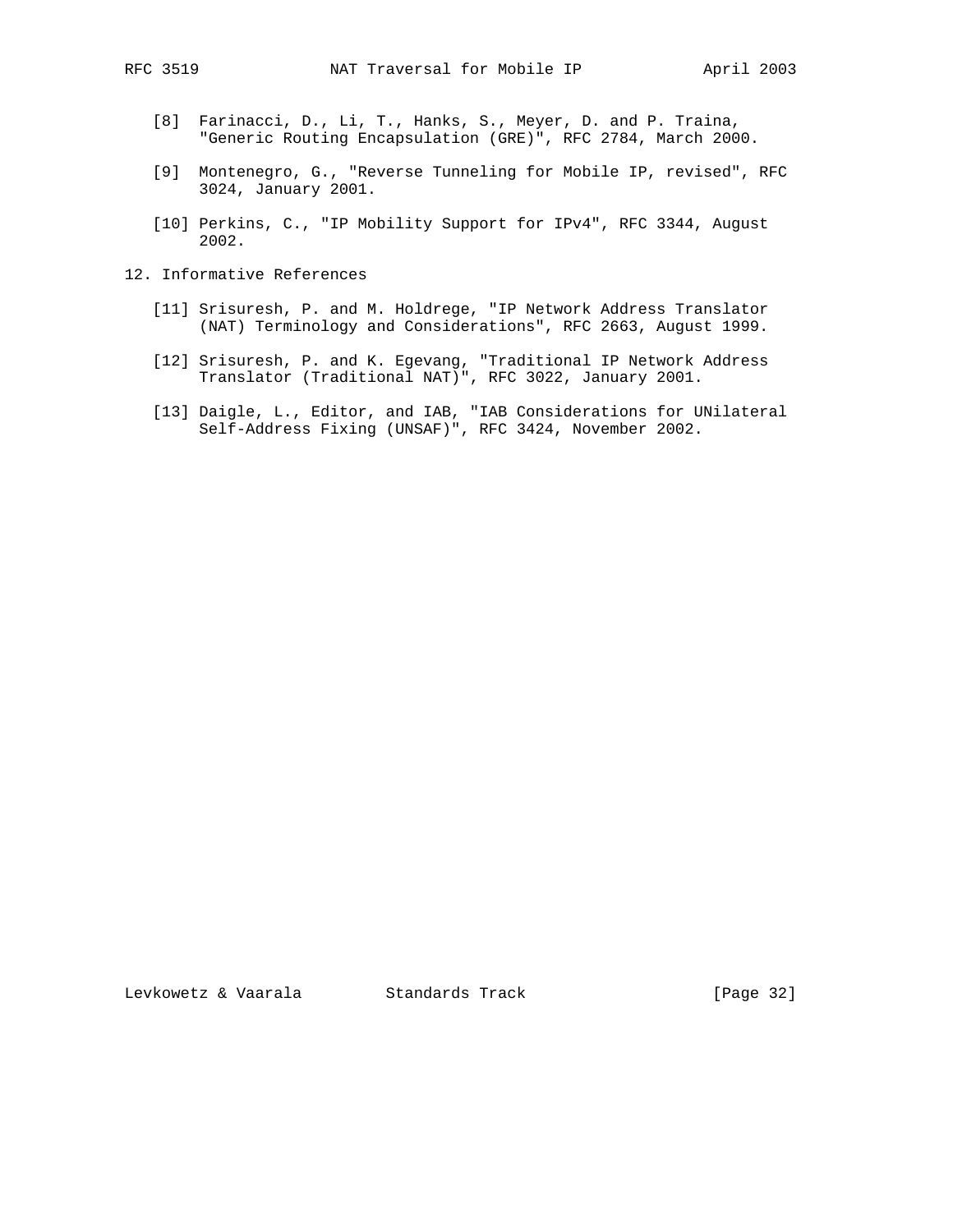13. Authors' Addresses

 Henrik Levkowetz ipUnplugged AB Arenavagen 23 Stockholm S-121 28 SWEDEN

 Phone: +46 708 32 16 08 EMail: henrik@levkowetz.com

 Sami Vaarala Netseal Niittykatu 6 Espoo 02201 FINLAND

 Phone: +358 9 435 310 EMail: sami.vaarala@iki.fi